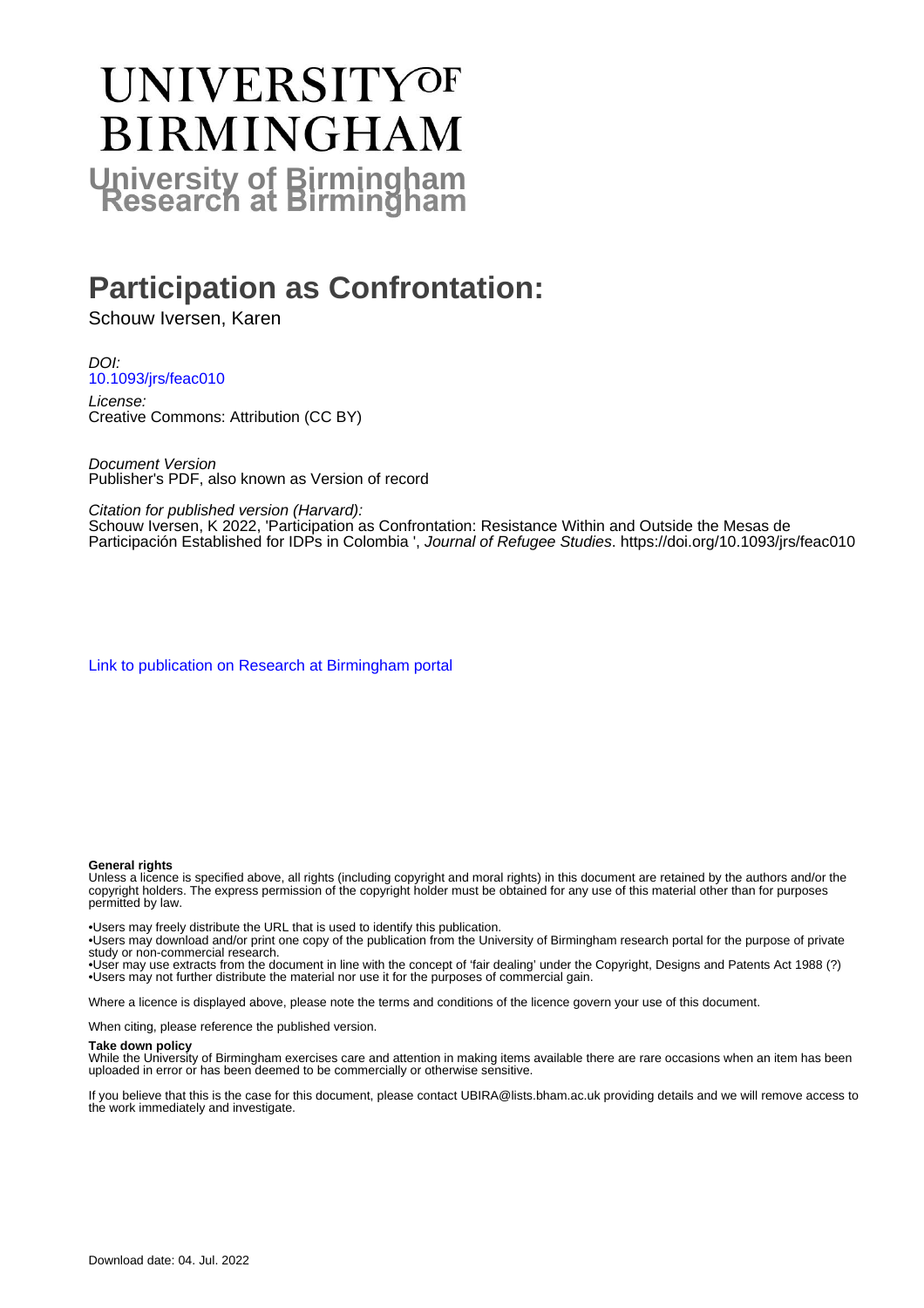### Participation as Confrontation: Resistance Within and Outside the Mesas de **Participación Established for IDPs in** Colombia

#### KAREN SCHOUW IVERSEN

International Development Department, University of Birmingham, Birmingham, B15 2TT, UK kschouwiversen@gmail.com

MS received May 2021; revised MS received January 2022

This article discusses resistance related to the *mesas de participación*—invited participatory spaces established for internally displaced persons (IDPs) in Colombia. While the existing literature on participation has shown that such spaces can enhance stability and delegitimize dissent, this article foregrounds these spaces' political ambivalence, pointing to the resistance they facilitate. Drawing on fieldwork conducted in Bogota´ between October 2017 and August 2018, the article argues that the mesas have paved theway for two kinds of resistance.First, they have engendered resistance around the meaning of participation itself. Second, IDPs have utilized opportunities conferred by themesas to strengthen'confrontational collective action'in the form of occupations and protests outside of these government-sponsored spaces. By highlighting the connections that exist between resistance happening within and outside institutional spaces, the article contributes both to a growing body of literature that has emphasized the agency of IDPs in Colombia and, more broadly, to the literature on forced migrants' participation.

Keywords: internal displacement, participation, Colombia, resistance

#### Introduction

In April 2018, two *mesas de participación* (henceforth mesas), or participatory councils, were held at the prestigious University of the Andes in Colombia's capital city of Bogotá. During the mesas, delegates representing Bogotá's internally displaced persons (IDPs), and others victimized by Colombia's civil war, met with state officials and academics to discuss the housing policies the government offers to the city's IDPs. Since the late-1980s, Colombia's conflict has displaced over eight million people ([UARIV 2021\).](#page-16-0) In 1997, the Colombian government committed to providing IDPs with humanitarian assistance ([El Congreso de la](#page-15-0) [Repu´blica de Colombia 1997](#page-15-0)), while in 2011 it grouped them together with other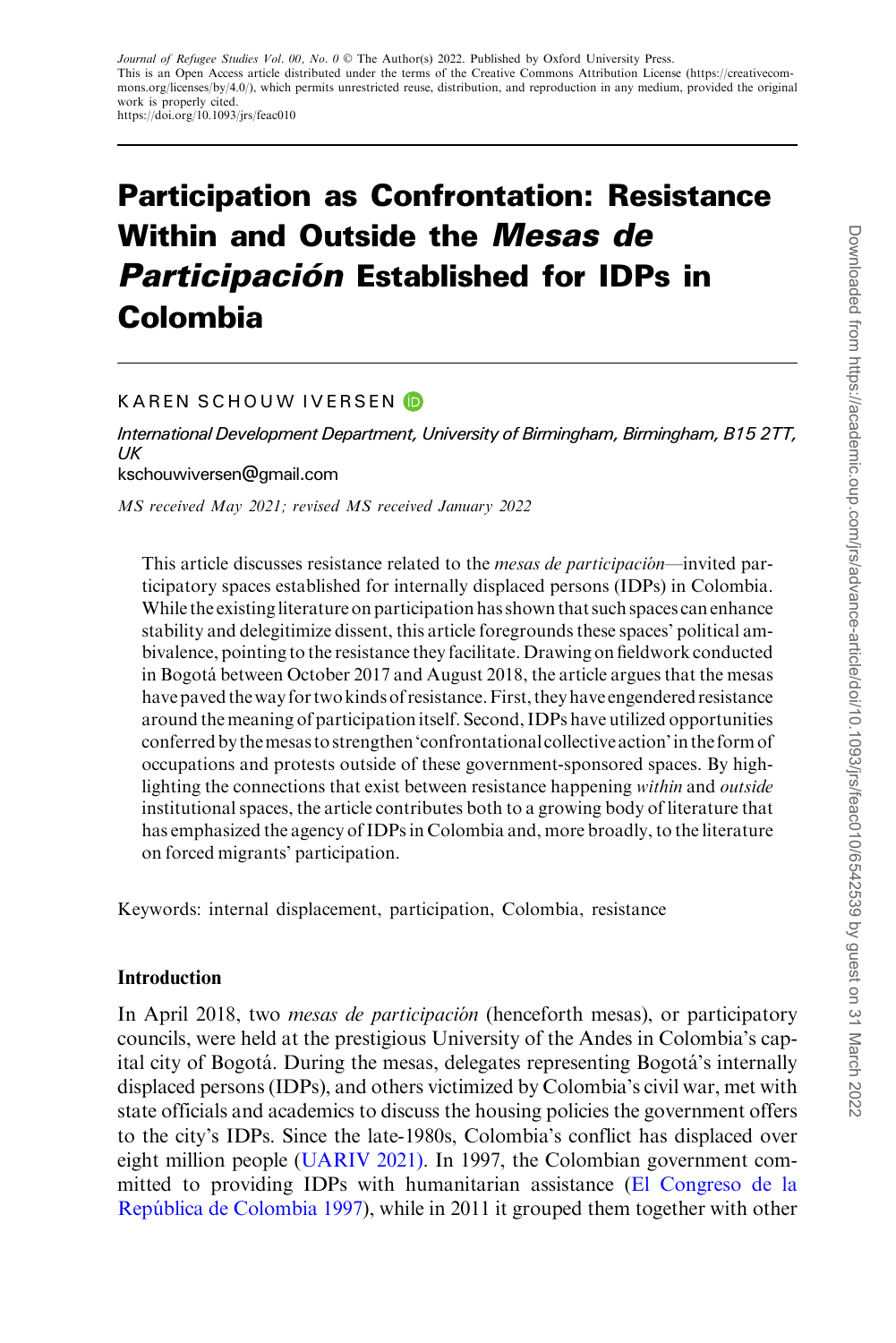'victims of the armed conflict'—a policy category commonly referred to as simply 'victims'—entitling both to rights restitution measures, including preferential access to subsidized housing ([El Congreso de la Repu´blica de Colombia 2011](#page-15-0)). The mesas represent the main spaces where IDPs and victims are invited to participate in the development and implementation of the state's policies on displacement ([El](#page-15-0) Presidente de la República de Colombia 2011).

While the mesas held in April 2018 were established to discuss the housing concerns of IDPs in Bogota´, what the participants experienced over the course of the 2 days was instead a series of generic presentations, followed by a Q&A session. Five speakers were invited to present in each session, and only after all of them had finished, was time allocated for questions. Only one IDP representative presented across the two meetings. Most of the information discussed was of little relevance to Bogotá, with a presentation by the Ministry of Agriculture, for instance, detailing their rural housing policies, which did not cover the capital city.

None of this was lost on the IDP representatives. During the first session, one delegate exclaimed that she had heard enough and demanded the return of her 'rights as a citizen, as a black woman'. She stormed off, telling the participants, 'I will leave here disappointed'. Before doing so, however, she invited the assembled crowd to a meeting that she was convening for a Popular Housing Organisation, which fought for housing for its members through a strategy of occupations and protests.

This article argues that the mesas in Colombia have given rise to two types of resistance. First, the meaning of IDP participation has itself become contested. Second, these spaces have provided the displaced with opportunities for engaging in 'confrontational collective action' [\(Alvarez](#page-14-0) et al. 2017) outside of government sponsored arenas. In exploring resistance related to the mesas, the article contributes both to the literature on forced migrants' participation and, more specifically, to the literature on internal displacement in Colombia.

It adds to the first set of literature by emphasizing the political ambiguity of invited participatory spaces. The existing literature on forced migrants' participation has illustrated that such spaces often function as a form of what [Foucault \(1982,](#page-15-0) [2009](#page-15-0)) calls government—power concerned with regulating individual behaviour. Frequently permitting merely 'tokenistic' input [\(Kaiser 2004;](#page-15-0) [Horn 2010;](#page-15-0) [Arnstein 2011;](#page-14-0) [Olivius 2014](#page-16-0)), invited participatory arenas can be used to discourage confrontational activist tactics outside of their confines ([Alvarez 2017;](#page-14-0) [Alvarez](#page-14-0) et al. 2017). Nevertheless, this article suggests that the mesas have been unsuccessful in taming IDP activism in Bogotá. On the contrary, they have fuelled it.

The existing literature on displacement, humanitarian aid, and transitional justice in Colombia has highlighted the need to take seriously the way in which IDPs contest the state's policies, as well as the ways in which they have used these policies strategically in their political work [\(Olarte and Wall 2012;](#page-16-0) Gómez 2013; [Sandvik and Lemaitre 2013](#page-16-0), [2015;](#page-16-0) [Tapia Navarro 2019](#page-16-0)). This article corroborates this literature, building on it by illustrating that IDPs have not just utilized existing institutional spaces—such as the mesas—to work *within* the system; they have also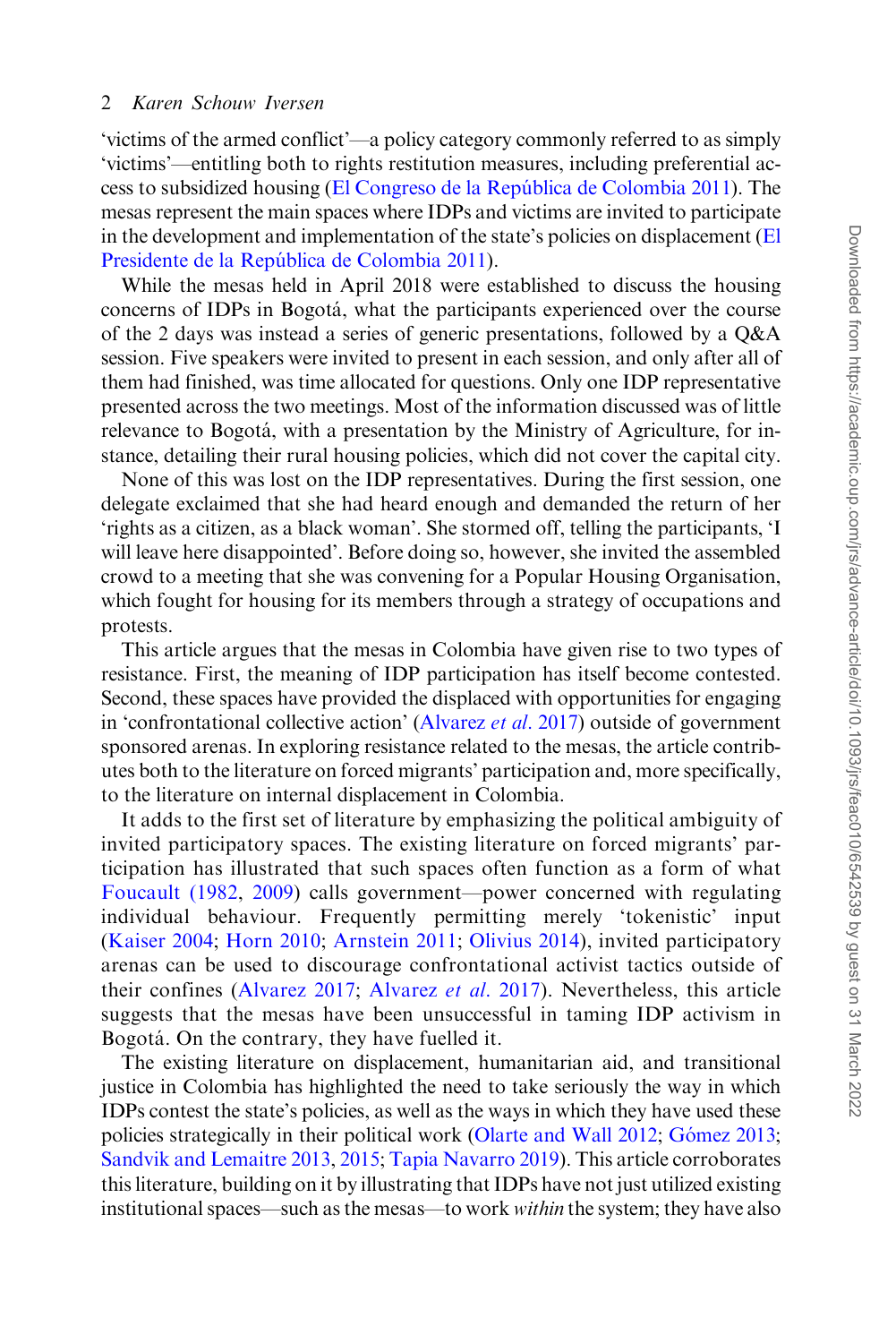used these spaces to build a resistance strategy *outside* of the system, in the shape of occupations and protests.

These findings are based on doctoral fieldwork conducted in Bogotá between October 2017 and August 2018, including eight focus groups and 95 semistructured interviews with IDPs—of whom 25 belonged to the mesas—and 9 semi-structured and 3 focus group interviews with Colombian state officials. This fieldwork also involved ethnographic observations of the two mesas held at the University of the Andes and observations of state officials from the Ministry of Housing and the Ombudsman's Office in their day-to-day interactions with the displaced. All interviews used in this article have been anonymized, and all names used are pseudonyms.

The next section reviews the existing literature on forced migrants' participation and on displacement in Colombia, while discussing the development of IDP participation in the country. Drawing on a Foucauldian framework, the second section dissects the mesas as a form of government ([Foucault 1982,](#page-15-0) [2009\)](#page-15-0) emphasizing the limited conceptualization of participation that these spaces are based on and the way in which they have been used to explicitly delegitimize dissent. Nevertheless, the final section illustrates how these participatory arenas have failed to discourage IDP activism but have rather helped foment it.

#### Background

This article intervenes in a complex set of fields, spanning forced migrants' participation and the legacies of the Colombian state's humanitarian and transitional justice policies. Since the late 1990s, humanitarian actors have introduced participatory initiatives in their work [\(Rajaram 2002](#page-16-0); [Kaiser 2004](#page-15-0); [Olivius 2014;](#page-16-0) [ILcan](#page-15-0) [and Rygiel 2015](#page-15-0)). Colombia is no exception. Over the past 30 years, the Colombian state has created a set of policies providing humanitarian assistance and rights restitution measures to IDPs and victims ([Vidal 1999;](#page-17-0) Vidal López [2007;](#page-17-0) [Garc](#page-15-0)ía-Godos and Lid 2010). In the 1990s, the state assumed responsibility for providing IDPs with humanitarian assistance [\(Vidal 1999](#page-17-0); [Abrisketa 2009](#page-14-0); [Aparicio 2012\)](#page-14-0). Meanwhile, the 2000s saw the progressive emergence of a transitional justice framework addressing the consequences of the conflict [\(Sandvik and](#page-16-0) [Lemaitre 2015](#page-16-0); Mora-Gámez 2016). Initiated as part of a paramilitary demobil-ization process in the early 2000s ([Garc](#page-15-0)ía-Godos and Lid 2010; [Meertens 2010](#page-16-0)), this latter policy-development culminated with Law 1448 of 2011, known as the Victim's Law (Forero-Niño 2012; Gómez 2013; Mora-Gámez 2016). This provided victims—a group encompassing IDPs—with the rights to reparations and humanitarian assistance (Forero-Niño 2012; [Sandvik and Lemaitre 2015](#page-16-0); [Mora-](#page-16-0)Gámez 2016).

Colombia's 1991 Constitution emphasizes citizens' participation ([Koch and](#page-15-0) Sánchez Steiner 2017) and IDPs are invited to participate in policydevelopment through the mesas [\(Lemaitre 2013;](#page-15-0) [Lemaitre and Sandvik 2015;](#page-15-0) [de](#page-15-0) [Waardt and Weber 2019\)](#page-15-0). The first of their kind was set up in Bogotá in 1998 to create a space for dialogue [\(Osorio P](#page-16-0)é[rez 2007:](#page-16-0) 221). In 2004, the Colombian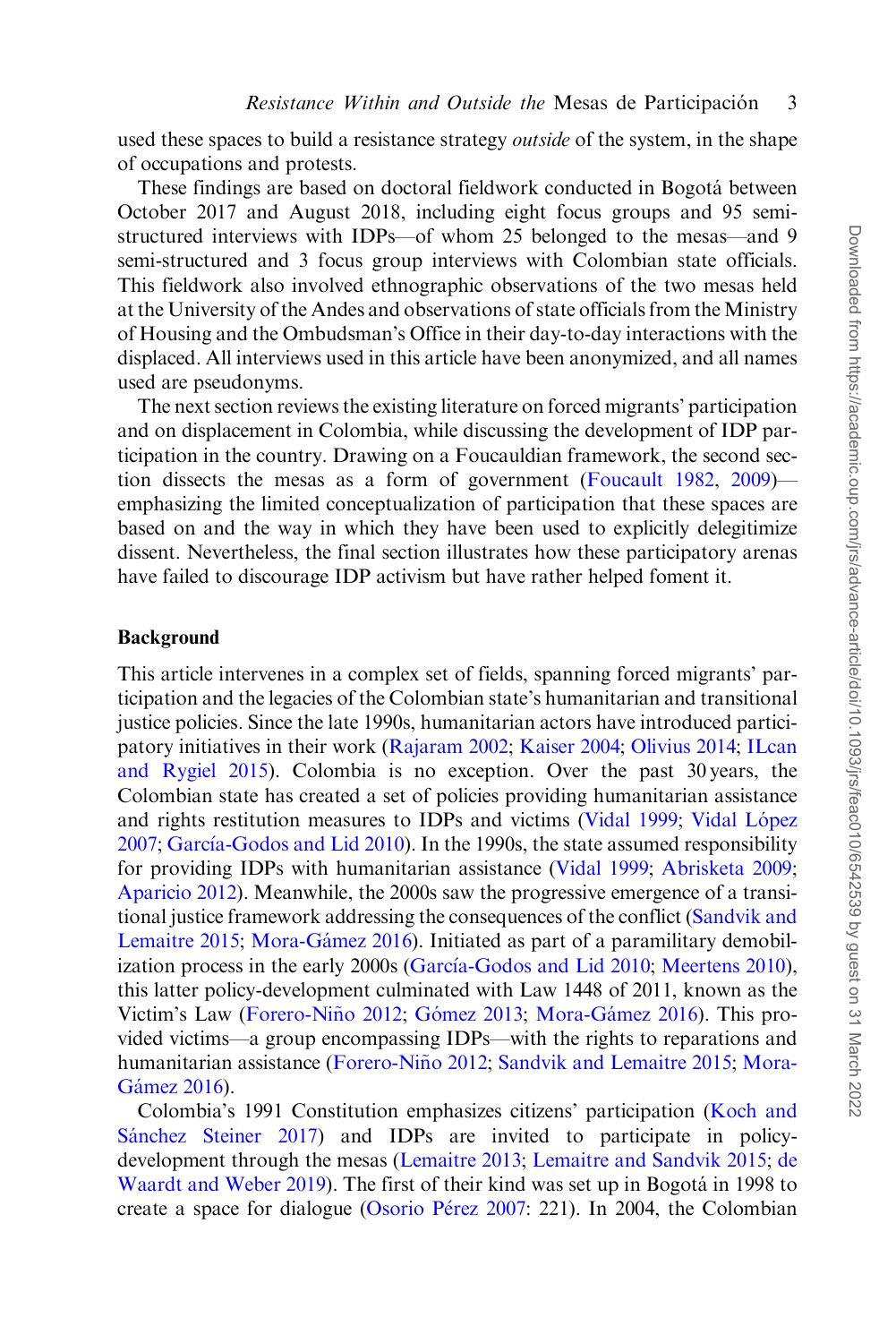Constitutional Court called for a national framework for IDP participation [\(Corte Constitucional de Colombia 2004](#page-15-0), Sentencia T-025; [de Waardt and](#page-17-0) [Weber 2019:](#page-17-0) 215), and the following year, the first national IDP mesa was established [\(Lemaitre](#page-15-0) et al. 2014: 30). After a series of Constitutional Court rulings in the late 2000s [\(Corte Constitucional de Colombia 2008](#page-15-0), Auto 116; [Corte](#page-15-0) [Constitucional de Colombia 2009,](#page-15-0) Auto 008)—the country adopted its first protocol for IDP participation in 2009 through Decree 1997 [\(El Ministro del Interior y](#page-15-0) [de Justicia de la Repu´blica de Colombia 2009\)](#page-15-0). Subsequently, the government established mesas also at the subnational level, inviting IDPs to partake in municipal planning activities [\(El Ministro del Interior y de Justicia de la Repu´blica de](#page-15-0) [Colombia 2009;](#page-15-0) [Berr](#page-14-0)ío 2013: 23; [Lemaitre](#page-15-0) et al. 2014: 30-31; [Lemaitre and](#page-15-0) [Sandvik 2015\)](#page-15-0). Decree 1997 emphasized the need to include representatives from both academia and the private sector in these processes [\(El Ministro del](#page-15-0) Interior y de Justicia de la República de Colombia 2009), helping explain how a private university could host the mesas held in April 2018.

With Law 1448, IDPs were invited to participate as 'victims', and participatory councils proliferated across the country ([Berr](#page-14-0)í[o 2013](#page-14-0); [de Waardt and Weber](#page-15-0) [2019\)](#page-15-0). The law stipulated that, 'the state must guarantee the effective participation of victims in the design, implementation, execution, and monitoring of the fulfilment of the law and the plans, projects and programmes that are created related to this' ([El Congreso de la Repu´blica de Colombia 2011](#page-15-0): Article 192, translated from Spanish by me). From 2013, participatory spaces were set up at the municipal, district, departmental, and national levels, as well in localities in larger cities such as Bogota´ ([El Presidente de la Repu´blica de Colombia 2011](#page-15-0); [Unidad Para las](#page-16-0) [V](#page-16-0)í[ctimas 2019\)](#page-16-0). During the first elections a total of 920 mesas were established nationwide [\(Unidad Para las V](#page-16-0)í[ctimas 2019\)](#page-16-0), demonstrating their ubiquity. Today, Bogotá has a total of 23 such participatory councils [\(Alta Consejer](#page-14-0)í[a](#page-14-0) [para las V](#page-14-0)íctimas, la Paz y la Reconciliación 2017). In this article, I explore resistance related to these invited participatory arenas in Bogotá.

The existing literature suggests forced migrants' participation is frequently cosmetic ([Kaiser 2004](#page-15-0); [Horn 2010;](#page-15-0) [Olivius 2014\)](#page-16-0). Emerging evidence from Colombia supports this contention (Muñoz Caicedo 2008; [Berr](#page-14-0)í[o 2013;](#page-14-0) [Lemaitre 2013](#page-15-0); [de](#page-15-0) [Waardt and Weber 2019](#page-15-0)). Authors writing on this context have explored the barriers that prevent IDPs from participating effectively through the mesas ranging from a lack of institutional support [\(de Waardt and Weber 2019](#page-15-0)) and fragile local institutions ([Berr](#page-14-0)í[o 2013:](#page-14-0) 25) to persistent death threats targeting their members [\(Lemaitre and Sandvik 2015](#page-15-0)). Meanwhile, Julieta [Lemaitre \(2013\)](#page-15-0) has questioned whether these spaces offer opportunities for genuine participation. Distinguishing between participation as the right to be listened to and participation as the right to make decisions, she argues that the mesas in Colombia allow only for the former [\(Lemaitre 2013\)](#page-15-0). This is reminiscent of Sherry [Arnstein's](#page-14-0) [\(2011\)](#page-14-0) typology, envisaging participation as a ladder. The ladder's bottom rungs represent 'non-participation' masquerading as participation, the rungs in the middle represent 'tokenism', and the top rungs represent 'true' participation, entailing a 'redistribution of power' [\(Arnstein 2011:](#page-14-0) 3). [Lemaitre's \(2013\)](#page-15-0) findings suggest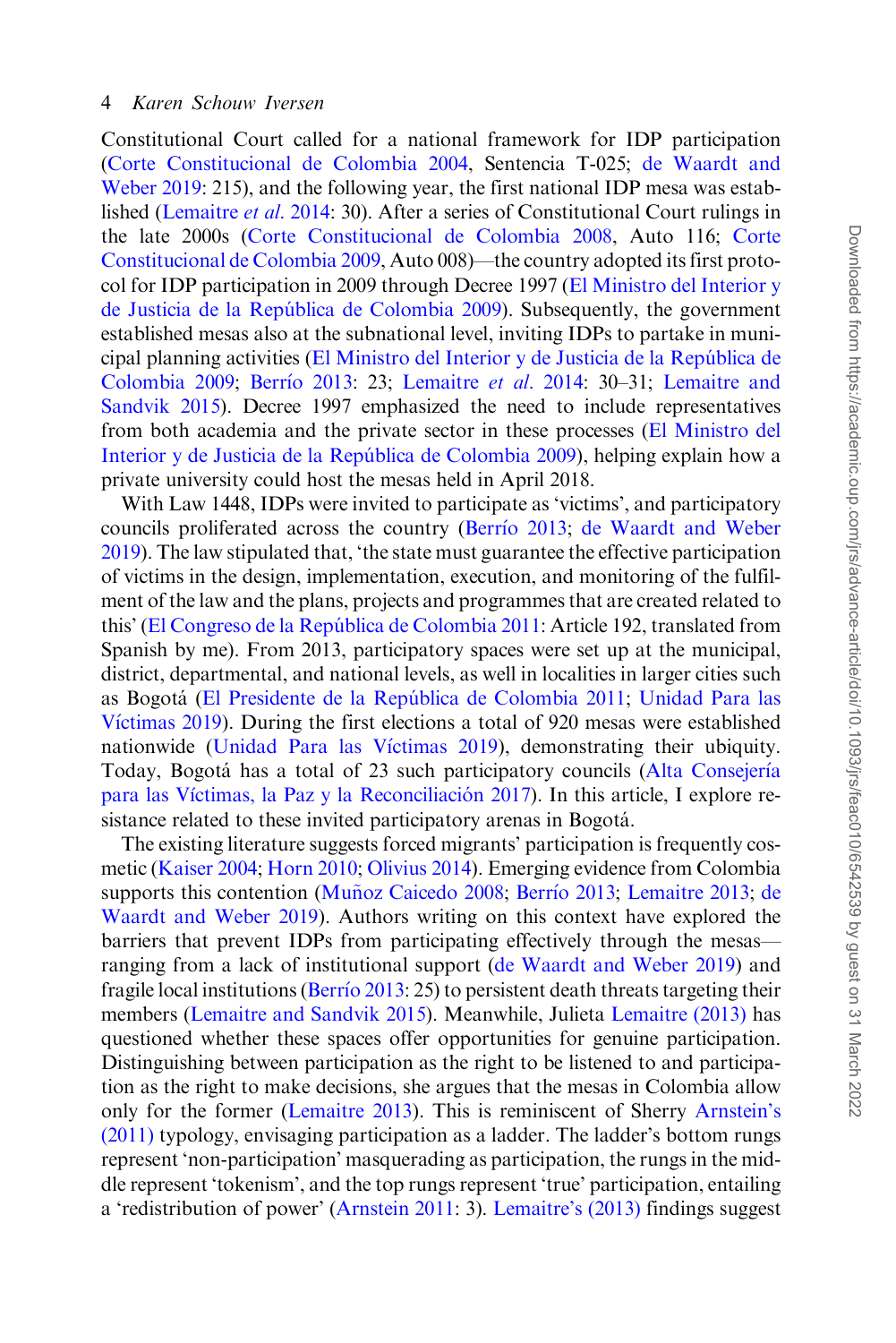Colombian IDPs are only invited to participate in ways mapping onto the bottom rungs of this ladder. This is corroborated by other studies of participatory spaces in Colombia, established both for IDPs (Muñoz Caicedo 2008; [Berr](#page-14-0)ío 2013; [de](#page-15-0) [Waardt and Weber 2019](#page-15-0)), and for other groups, such as those targeting black and Afro-Colombian communities ([Paschel 2016\)](#page-16-0), or those encouraging citizens' participation in urban planning activities (Koch and Sánchez Steiner 2017).

Authors approaching participation from a Foucauldian perspective have detailed how invited participatory spaces become entangled with power [\(Cornwall and Brock 2005;](#page-14-0) [Olivius 2014](#page-16-0); [Lupien 2015](#page-16-0); [ILcan and Rygiel 2015](#page-15-0); [Alvarez 2017\)](#page-14-0). In his later works, [Foucault \(1982](#page-15-0), [2009,](#page-15-0) [2010\)](#page-15-0) became concerned with attempts to govern individual behaviour. Identifying a type of power he denominated 'government', he became interested in 'studying the techniques and procedures by which one sets about conducting the conduct of others' [\(Foucault 2010](#page-15-0): 4). Building on his work, [Rose and Miller \(2010\)](#page-16-0) have drawn out the knowledge, discourses, and systems of thought—what they call political rationalities—that lie behind attempts to govern individuals' behaviour, as well as the concrete programmes and techniques through which power operates. They refer to these programmes and techniques as 'technologies of government [...] the humble and mundane mechanisms by which authorities seek to instantiate government' [\(Rose and Miller 2010:](#page-16-0) 281).

Invited participatory spaces can function as a technology of government, regulating behaviour and legitimizing certain types of policies [\(Olivius 2014](#page-16-0); [ILcan](#page-15-0) [and Rygiel 2015](#page-15-0)). Writing on such spaces in Latin America, Sonia [Alvarez \(2017](#page-14-0): 319) has discussed how they can enhance what she calls *governability*, aiming 'to moderate democratic demands; to channel citizen discontent into controlled, symbolic, and often powerless "participatory" venues'. Spaces that are merely consultative discourage alternative forms of participation in the form of 'confrontational collective action' ([Alvarez 2017:](#page-14-0) 320), so that a distinction is drawn between 'legitimate' participation and 'illegitimate' forms of confrontational collective action, such as protests [\(Alvarez](#page-14-0) et al. 2017).

However, approaching participation through a Foucauldian lens should immediately draw our attention to its potentially politically ambiguous outcomes. A central insight of Foucault's analysis of power is its inherent reversibility and intimate linkages with resistance ([Foucault 1982](#page-15-0)). Power, in a Foucauldian sense, is not simply repressive but rather productive: 'it produces reality' ([Foucault 1991](#page-15-0): 194). This also means that it can be productive of resistance ([Foucault 1982](#page-15-0)).

Examining the mesas in Colombia as a form of government should raise questions around the opportunities for resistance that they bring, as well as around how participation itself is disputed. Indeed, the existing literature suggests that this concept is essentially contested, and that competing perspectives invest the term with different meanings [\(Cornwall and Brock 2005\)](#page-14-0). As [Alvarez \(2017](#page-14-0): 317) puts it, participation can turn into 'a battlefield on which multiple and multifaceted sides [...] duke it out over citizenship, democracy, social, gendered, racial, sexual, environmental justice, and the like'.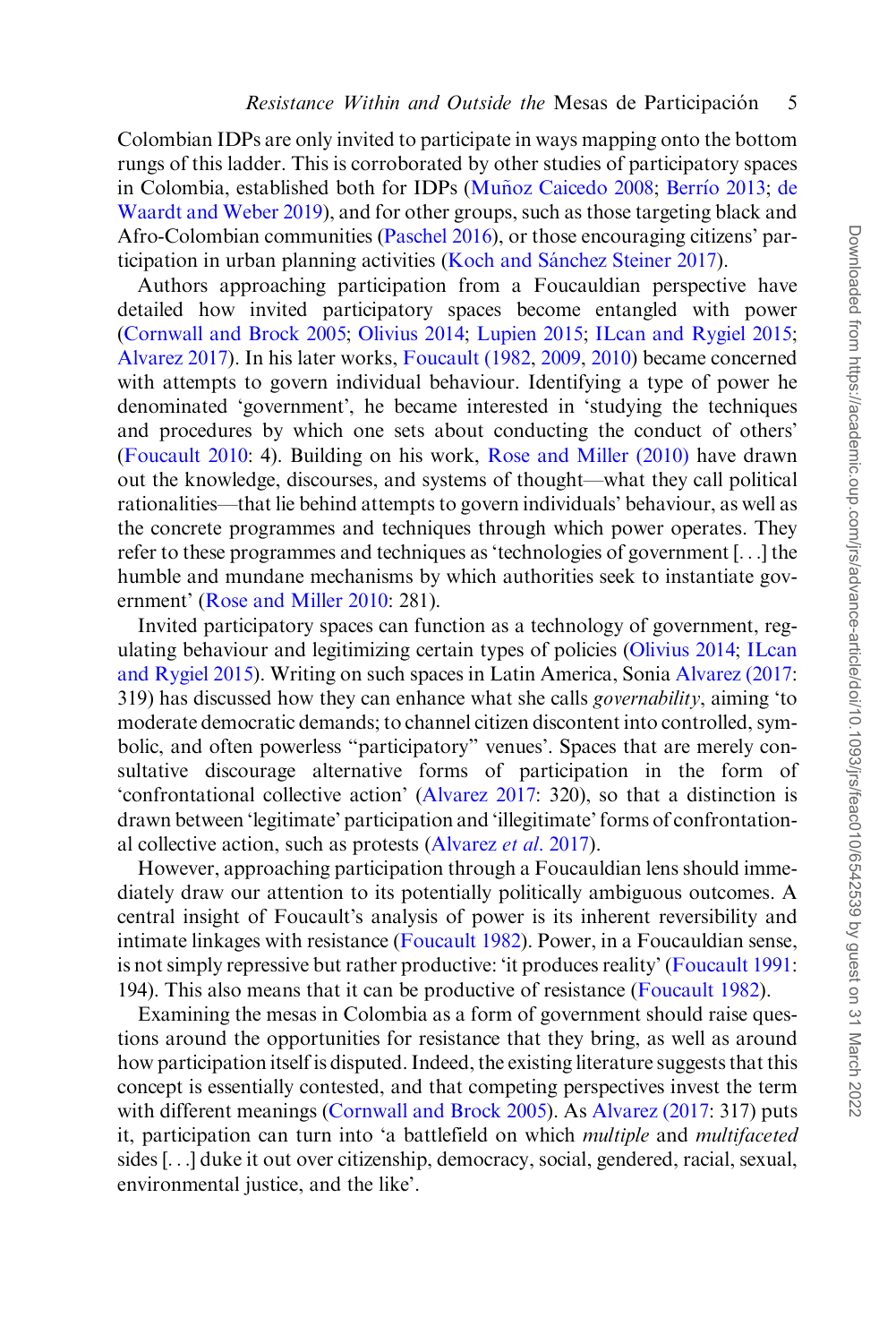The literature on Colombia has demonstrated how IDP policies have become objects of contention ([Olarte and Wall 2012](#page-16-0); Gómez 2013; [Lemaitre and Sandvik](#page-15-0) [2015;](#page-15-0) [Ochoa Sterling 2019;](#page-16-0) [Tapia Navarro 2019\)](#page-16-0). Beginning in the 1990s, organizations drawing on the 'displaced' and 'victim' labels emerged throughout Colombia (Berrió 2006; [Osorio P](#page-16-0)érez 2007; Muñoz Caicedo 2008; [Romero](#page-16-0) [Barreiro 2008](#page-16-0); [Juliao Vargas 2013;](#page-15-0) [Arias Barrero and Carrera D](#page-14-0)í[az 2014](#page-14-0); [Murcia and Vahos 2015;](#page-16-0) [Tapia Navarro 2019\)](#page-16-0). Simultaneously, groups and individuals identifying as victims or IDPs began to put pressure on the government for access to rights or humanitarian assistance, both through established institutional channels and through protests [\(Olarte and Wall 2012;](#page-16-0) [Zeiderman 2013;](#page-17-0) [Arias](#page-14-0) [Barrero and Carrera D](#page-14-0)í[az 2014](#page-14-0); [Lemaitre and Sandvik 2015](#page-15-0); [Eslava 2019\)](#page-15-0).

The collective organization of IDPs and victims has partly been facilitated by the Colombian state's transitional justice and humanitarian aid policies. [Jemima](#page-15-0) [Garc](#page-15-0)í[a-Godos and Knut Andreas Lid \(2010:](#page-15-0) 514) argue that the introduction of 'victims' as a legal category has 'opened up a space for the formulation of claims that today have gained widespread legitimacy, both morally and legally'. Disparate struggles, such as the fight against impunity or for solutions to pro-tracted displacement, are now framed in terms of 'victim's rights' ([Garc](#page-15-0)ía-Godos [and Lid 2010](#page-15-0): 515). Thus, the institutional and legal framework set up by the state to implement its humanitarian aid and transitional justice policies has provided IDP-led grassroots organizations with new opportunities for political mobilization ([Lemaitre and Sandvik 2015](#page-15-0): 29). Self-identified IDPs and victims have tactically used these frameworks to claim an expanding set of entitlements from the state [\(Sandvik and Lemaitre 2013](#page-16-0)). Hence, as [Kristin Bergtora Sandvik and](#page-15-0) [Julieta Lemaitre \(2013:](#page-15-0) 38) argue, 'the discourse and institutions of internal displacement have in fact created legal and political spaces for activism, in which beneficiaries can act both within and at the margins of the humanitarian system to improve their conditions'.

The policies and institutional frameworks developed for IDPs' and victims' participation have similarly become objects of contention and helped facilitate collective organization amongst IDPs. As argued by [Sandvik and Lemaitre](#page-16-0) [\(2015\),](#page-16-0) the mesas have brought opportunities that IDP-led grassroot organizations have used to their benefit. [Lemaitre \(2013:](#page-15-0) 15, translated from Spanish by me), for instance, observes that these spaces permit 'leaders to get to know others, as well as the formation of networks'. The tokenistic nature of these participatory arenas has not gone unchallenged. Writing about an IDP mesa in the municipality of Mocoa, [Sandvik and Lemaitre \(2015](#page-16-0): 25) detail how its members 'resisted the passive role that the municipal government had assigned them' and even started to attend municipal council meetings. Similarly, Julián Martín [Berr](#page-14-0)í[o \(2013\)](#page-14-0) describes how victim representatives have criticized the tokenistic nature of the participatory spaces set up to implement the Victim's Law.

While most of the literature on participation suggests that invited participatory spaces tend to be disempowering—serving to discourage forms of collective action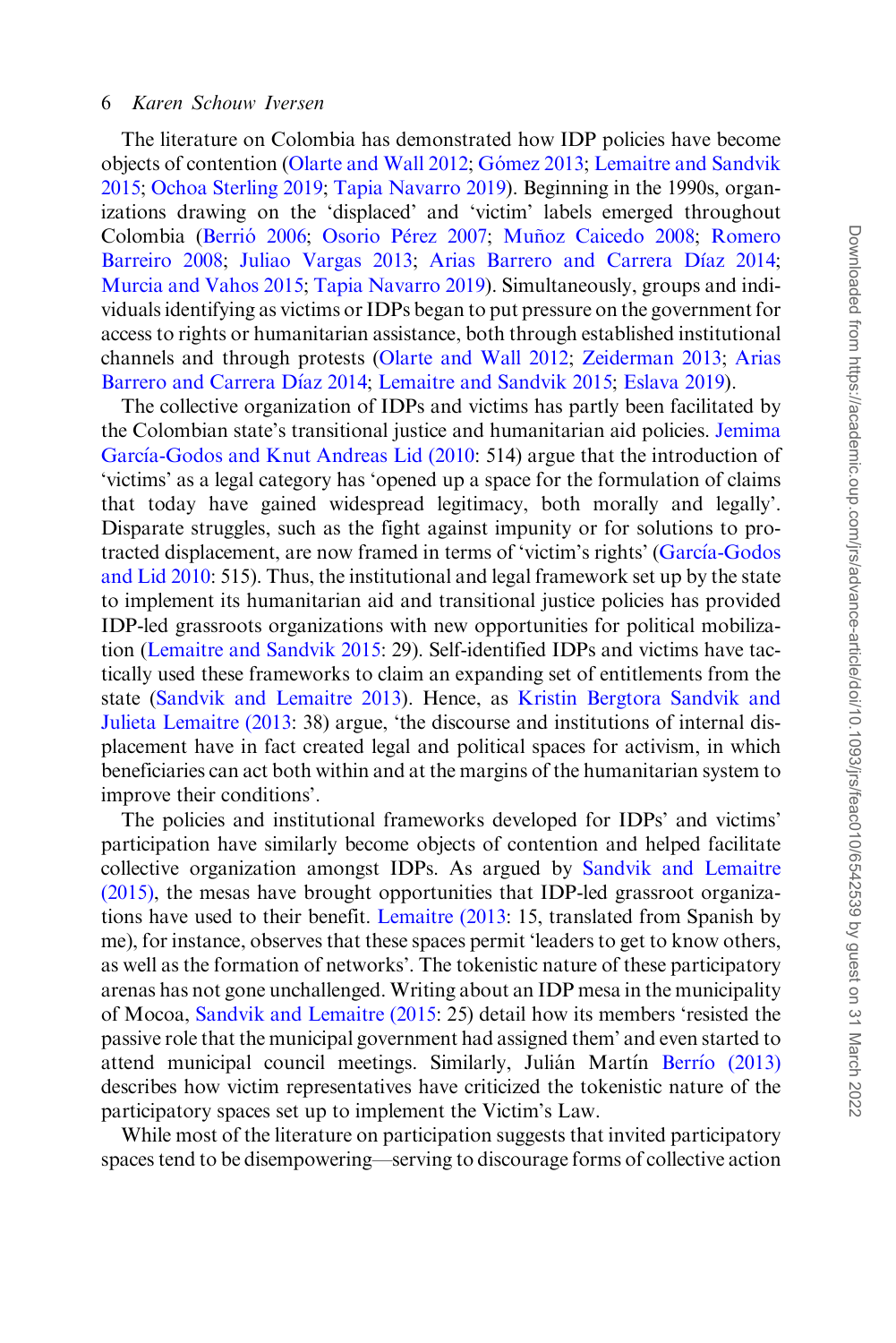outside of their confines and legitimizing policies that are frequently developed in a non-participatory manner—the literature on Colombia highlights the need to take seriously the ways in which IDPs have used the political opportunities that humanitarian institutional frameworks bring. This article explores resistance around the mesas set up to implement the Victim's Law in Bogota´. In doing so it builds on the rich literature that has already examined how the Colombian state's humanitarian and transitional justice policies have become objects of contention and provided the internally displaced with new political opportunities. It contributes to this literature by exploring how IDPs' participation has allowed them to form networks that have helped facilitate what [Alvarez \(2017\)](#page-14-0) calls 'confrontational collective action' outside of invited participatory spaces. Before doing so, however, the article first discusses the governmental effects of such participation.

#### Participation and Governability

We can analyse IDP and victims' participation in Colombia as a form of government ([Foucault 1982](#page-15-0), [2009](#page-15-0)). Seen in this light, participation can be understood as an attempt to regulate behaviour and to enhance what [Alvarez \(2017\)](#page-14-0) calls governability.

The political rationalities of participation—the ideas around what IDP participation should involve, understandings of why such participation is needed, and the language used to discuss participation in Colombia [\(Rose and Miller 2010](#page-16-0): 277)— limit the extent to which IDPs can influence policy [\(Berr](#page-14-0)ío 2013; [Lemaitre 2013](#page-15-0)). The emphasis on IDP participation stems partly from Colombia's 1991 constitution, which states that 'all citizens have the right to participate in the shaping, exercise and control of political power' ([Asamblea Constituyente de Colombia](#page-14-0) [1991,](#page-14-0) Article 40, translated from Spanish by me). Nevertheless, the Constitutional Court has reserved the right to make decisions to formal participatory mechanisms such as voting, referendums and plebiscites, treating other participatory spaces set up by the state as fulfilling the right to freedom of expression, rather than a right to self-government ([Corte Constitucional de Colombia 2003](#page-14-0), Sentencia C-292 c.fr. [Lemaitre 2013](#page-15-0): 19). The court maintains that, while the state should consult these spaces, it does not need to obtain their consent before developing policies [\(Corte Constitucional de Colombia 2011,](#page-15-0) Sentencia T-129 c.fr. [Lemaitre 2013](#page-15-0): 19).

This applies to IDP participation. In Auto 008 of 2009 [\(Corte Constitucional de](#page-15-0) [Colombia 2009](#page-15-0) c.fr. [Lemaitre 2013](#page-15-0): 26, translated from Spanish by me), the Constitutional Court stated that IDPs had the right to be listened to in the development of new policies, 'notwithstanding that the responsible entities adopt decisions about the plan in an autonomous manner'. This leads [Lemaitre \(2013\)](#page-15-0) to conclude that IDP participation in Colombia entails only the right to be listened to and not the right to make decisions.

A similar conceptualization of participation underlies the mesas. Decree 4800 of 2011, defined victim participation as: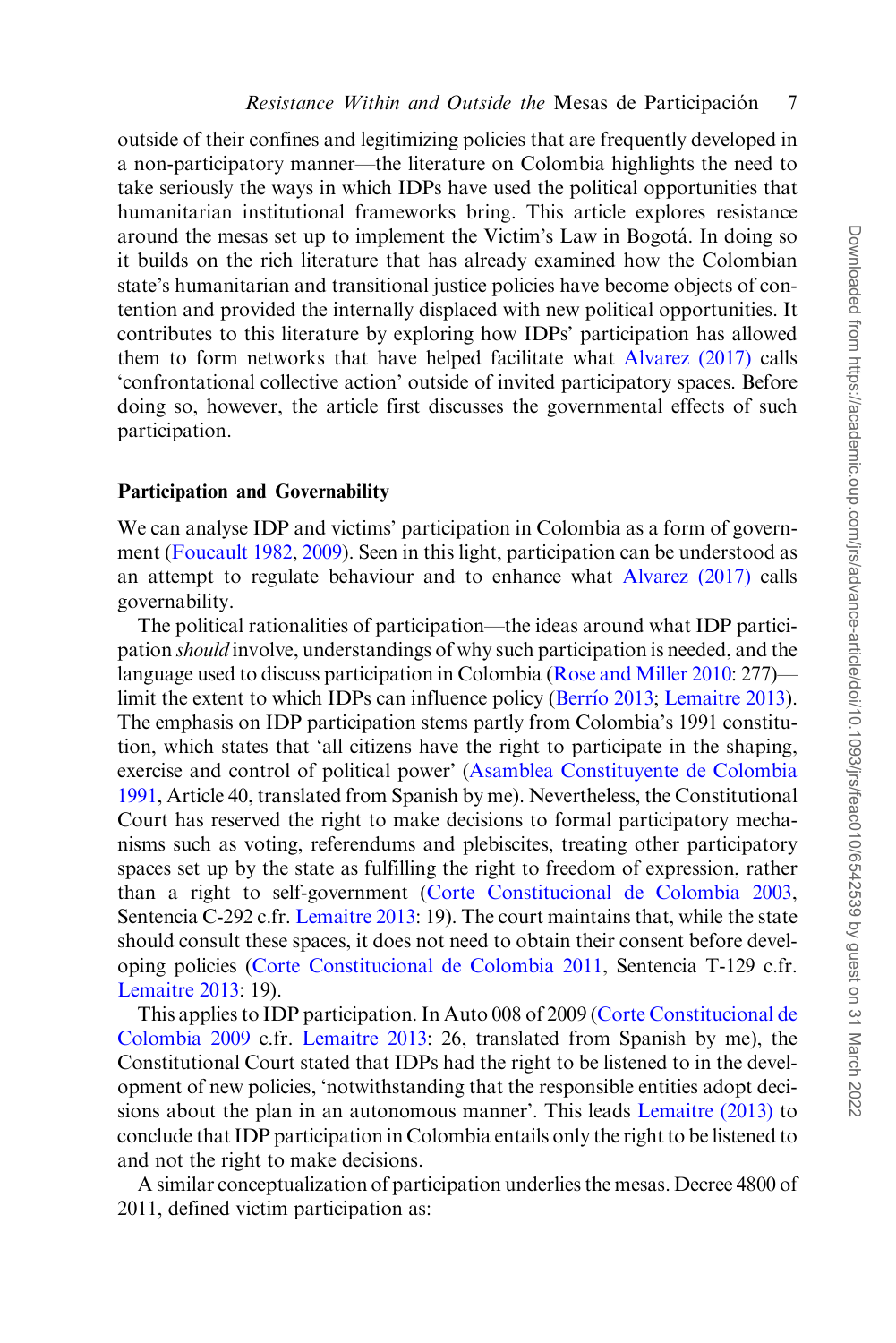The right of victims to receive information, intervene, comment on, receive feedback and contribute voluntarily in the design of the instruments for the implementation, monitoring and evaluation of the provisions laid out in Law 1448 [\(El Presidente de](#page-15-0) la República de Colombia 2011, translated from Spanish by me).

This definition had little to say on the right to make decisions, instead using more vague and passive terms such as 'contribute', 'intervene', 'receive information', and 'receive feedback'. A 2013 protocol for victim's participation similarly began by stating that the mesas should 'serve as valid instances of dialogue and consult-ation', suggesting their mainly consultative role [\(Unidad Para las V](#page-16-0)í[ctimas 2013](#page-16-0), translated from Spanish by me). While the protocol did go on to say that they should 'influence' policies, it fell short of giving them outright decision-making powers. It gave public entities a responsibility to inform these spaces whether they would include any of their proposals within 15 days, but notably put no obligation on state entities to do so ([Unidad Para las V](#page-16-0)í[ctimas 2013](#page-16-0)). This issue was put bluntly to me by Alejandro, a local government official I interviewed:

The mesas [...] influence things, but they do not decide [...] because, let's say, there's a difference. It's like we keep them in mind, but the decisions are taken by the administration. (Interview, 26 October 2017)

Upon observing the mesas held at the University of the Andes in April 2018, I witnessed the limited nature of IDP participation first-hand. The two sessions were structured as a series of presentations, followed by questions and answers. They involved very little input from the IDP and victim representatives, who were outnumbered by the state officials in attendance two to one. All but one of the presentations were given by a functionary, and most of the presentations contained only generic information on the housing offers the state provided for victims. Hence, the IDPs' role at the mesas was largely consultative, limited to asking questions about premade policies.

To the extent the sessions involved any form of participation at all, this was restricted to listening to the representatives. During the two meetings, a functionary took notes on a set of posters. At the end of the day of the first session, these were displayed at the back of the lecture hall. The day's discussion was neatly divided into four different posters entitled 'strengths', 'weaknesses', 'opportunities', and 'threats', using a so-called SWOT analysis, commonly deployed within organizations [\(Chermack and Kasshanna 2007](#page-14-0)), illustrating the technical and depoliticized approach adopted. Complaints raised by an Afro-descendant delegate that the existing housing offer resembled prisons and did not account for their cultural needs, was noted down as 'campesinos have different needs' on the poster entitled 'threats'. The delegates' concerns were reduced to a few bullet points, neatly catalogued and categorized, and emptied of much of their original substance and political connotations. In sum, the political rationalities of participation underlying the mesas limited their role to simply constituting spaces in which IDPs and victims could exercise their right to be listened to [\(Lemaitre 2013](#page-15-0)).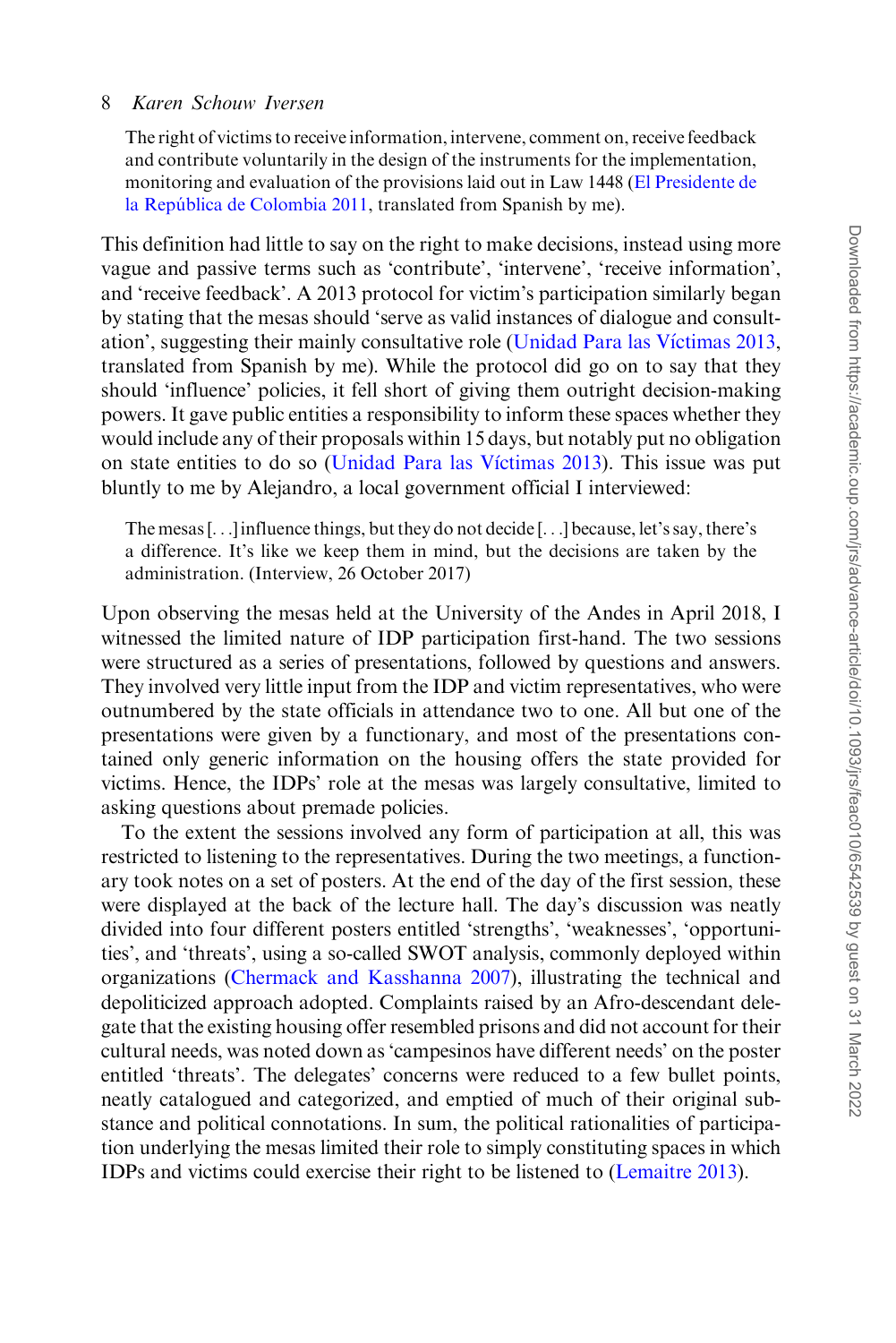At the same time, as a technology of government [\(Rose and Miller 2010](#page-16-0)), the mesas have been explicitly used to delegitimize the protests and occupations that self-identified IDPs and victims commonly resort to [\(Osorio P](#page-16-0)érez 2007; [Olarte](#page-16-0) [and Wall 2012](#page-16-0)). Discouraging occupations was explicitly a purpose of these spaces from their initial establishment in Bogotá at the turn of the millennium [\(Osorio](#page-16-0) [P](#page-16-0)érez 2007: 221–222). The Bogotá Mesa, set up in the capital in 1998, was established in a year when no fewer than 12 IDP-led occupations had taken place, including of the offices of UNHCR ([Osorio P](#page-16-0)érez 2007: 221). Meanwhile, a separate District Mesa was established in 2000, in the wake of a 2-year-long occupation of the headquarters of the ICRC. State officials at the time described this as a space meant to be 'more open and more democratic where direct action does not predominate as the only way to sit down and talk' [\(Osorio P](#page-16-0)érez 2007: 222, translated from Spanish by me). The government promised to use the space to divulge information about their policies to IDPs, but in exchange for its delegates refraining from participating in occupations [\(Osorio P](#page-16-0)é[rez 2007:](#page-16-0) 222).

Therefore, the mesas can be understood as a technology of government ([Rose](#page-16-0) [and Miller 2010](#page-16-0)) that aims to enhance governability [\(Alvarez 2017\)](#page-14-0). For [Alvarez](#page-14-0) [\(2017:](#page-14-0) 319), merely consultative participatory spaces that aim to 'give voice' to citizens often serve a broader purpose in the form of encouraging stability. Having received opportunities for being listened to, civil society 'is expected to be civic and to make demands on the system only through established institutional channels of political representation' [\(Alvarez 2017](#page-14-0): 320–321). By extension, these spaces can discourage other—more raucous—forms of participation in the form of 'confrontational collective action' [\(Alvarez](#page-14-0) et al. 2017: 1).

The expectation that the mesas should serve as an alternative to confrontational collective action was expressed by several state officials. When I asked Alejandro, for instance, whether he thought protests could change public policies, he responded: 'I think the best space for changing public policies is this framework of participation that they can arrive at through organisations' (Interview, 26 October 2017). Likewise, Juan Andrés, a state official at the Victim's Unit who specialized in participation, answered the same question by saying:

I think victims today have very valuable channels for participation. I think these channels for participation can influence the implementation of public policies, not only at the national level, but also at the local level. (Interview, 1 December 2017)

Moreover, when a group of victims in Cucutá staged an occupation, the Victim's Unit—the state entity responsible for implementing the Victim's Law—stated that, 'this use of pressure has been equally rejected by the Municipal Victims Mesa' ([Unidad Para las V](#page-16-0)íctimas 2016). In this way, mesas can also function as a technology of government that delegitimizes dissent and attempts to enhance governability [\(Alvarez 2017](#page-14-0)). My findings, then, support those of others who have highlighted the limited nature of IDP and victim participation in Colombia and expressed concerns that this participation is simply used to legitimize the state's policies [\(Mu](#page-16-0)ñ[oz Caicedo 2008](#page-16-0); [Berr](#page-14-0)í[o 2013;](#page-14-0) [Lemaitre 2013;](#page-15-0) [de Waardt and Weber](#page-15-0)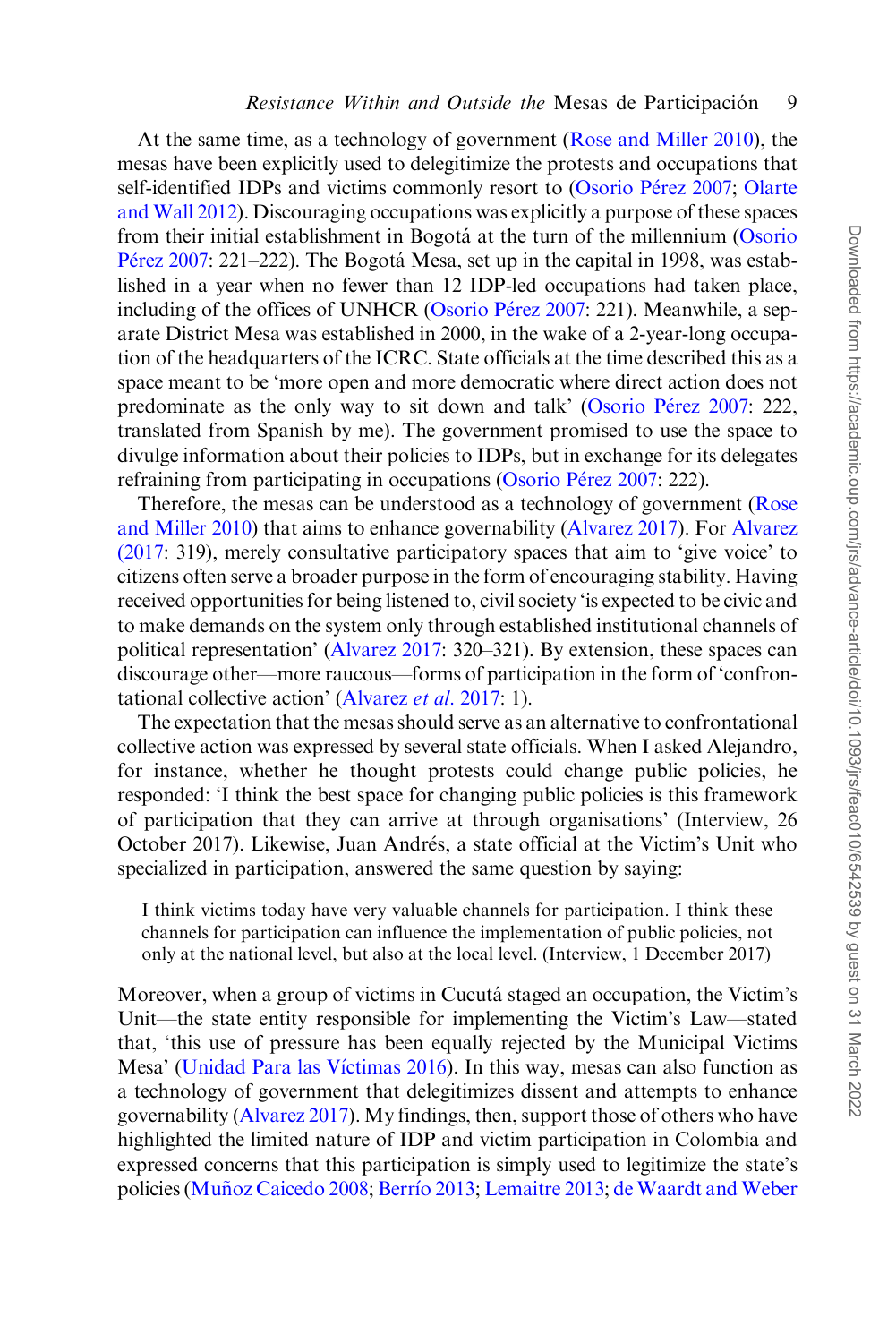[2019\)](#page-15-0). The case of Colombia also corroborates findings by others who have highlighted the cosmetic nature of forced migrants' participation more broadly [\(Kaiser](#page-15-0) [2004;](#page-15-0) [Horn 2010](#page-15-0); [Olivius 2014\)](#page-16-0). At the same time, as the next section discusses, the mesas have also brought opportunities for resistance—suggesting that the effects of invited participatory spaces are not entirely negative, but rather politically ambiguous.

#### IDP Participation and Resistance

We can identify two kinds of resistance linked to the mesas: first, the nature of the participation they permit has itself become an object of contention. Second, as a technology of government [\(Rose and Miller 2010](#page-16-0)), these spaces have brought opportunities for wider resistance, strengthening IDPs' activism outside of them. This suggests they have ultimately failed to enhance governability [\(Alvarez 2017\)](#page-14-0).

First, the IDPs I interviewed expressed a radically different understanding of participation to that of the state's discourse, believing that this should extend beyond mere consultation to also incorporate the right to make decisions [\(Lemaitre 2013\)](#page-15-0). Lizeth, who belonged to several mesas in Bogotá, described with dismay the limited decision-making opportunities these spaces conferred. 'It's a cynical deceit, they invite you to participate, and you suggest something and maybe your suggestion even remains—yeah?—but it is never implemented' (Interview, 15 May 2018). She recounted one incident when the government had put forward measures for approval that she and the other representatives disagreed with. When they had objected to the measures, they had been told this was irrelevant because the functionaries attending the mesa outnumbered them, and the measures had been approved anyway. For Lizeth, this was an insult, because she believed participation should include decision-making abilities. She maintained that the purpose of participation was 'to work on the problems and policies related to victims' and asked how it was possible that they could be presented with policies 'made from behind a desk' by state officials (Interview, 15 May 2018), who did not even care if the policies had the victims' approval.

Others I interviewed, similarly saw the right to make decisions as constituting a cornerstone of participation. The most common concern the IDPs raised was the limited decision-making opportunities they were granted. Hélmer, part of one of the mesas, complained that 'we try to influence things, but we don't see it reflected, or they don't really pay any attention to it' (Interview, 2 July 2018). Similarly, Edward, also a victims' representative, was disappointed with the opportunities for participation they had. 'We have made proposals of all, of all natures. Even the easiest things we have proposed, and nothing! Not land, nor housing, nor selfconstruction' (Interview, 17 July 2018). Acutely aware of the limitations of statesanctioned participatory spaces, many representatives instead expressed a desire for access to the places where decisions were made. Esperanza, who sat on multiple mesas, said they needed representation in Congress. 'We are participating here at the local level, and the district level, and the national level for those who are in the national mesas, but, in reality, the place where they are making the big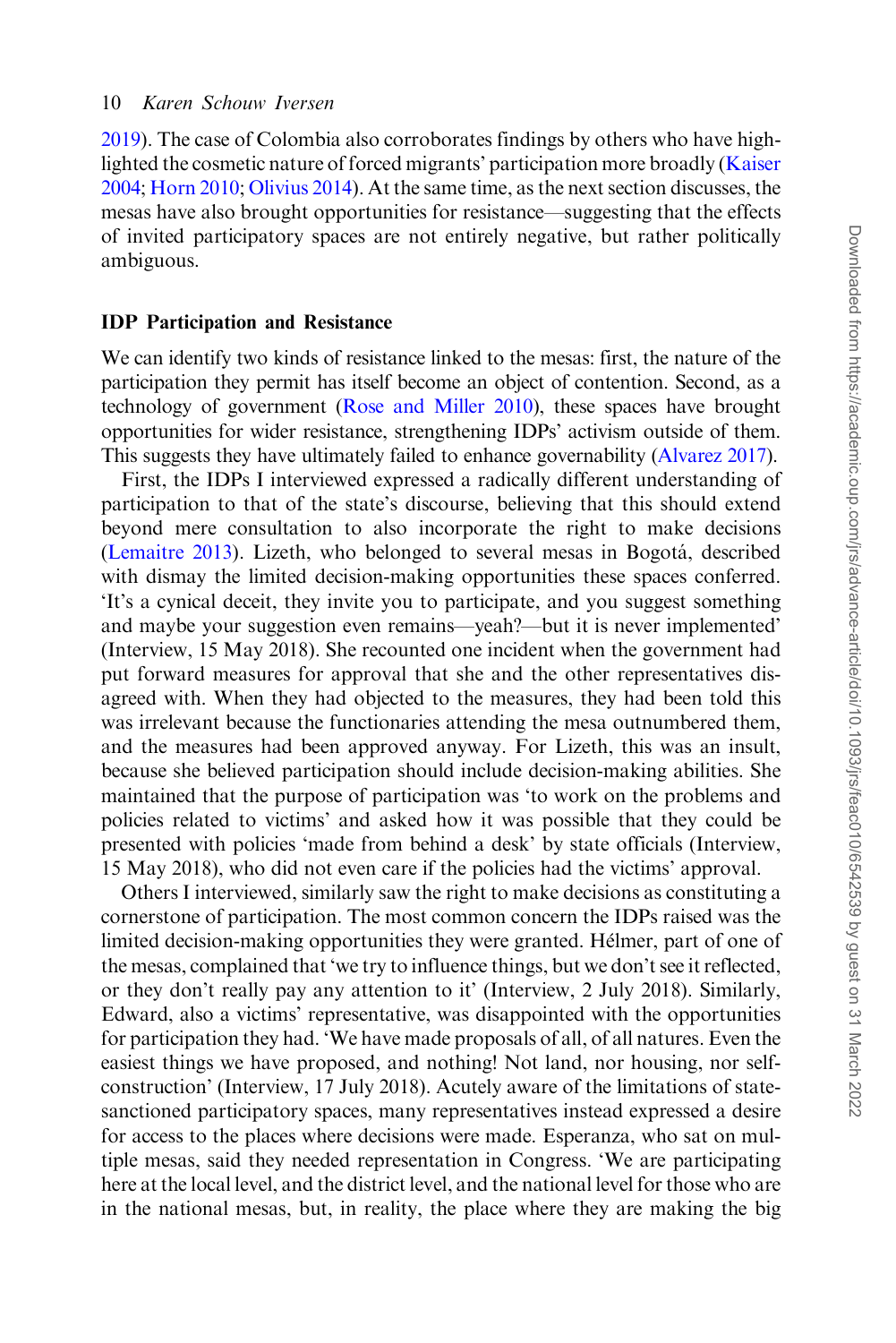decisions, we have concluded, is in Congress, and that is why we want seats for victims' (Interview, 28 June 2018).

The representatives did not just raise these concerns in private to me; during the mesas held at the University of the Andes, they actively resisted the state's consultative understanding of participation. Throughout the two sessions, the IDPs challenged their one-sidedness. One of them did so by interrupting three of the speakers, including an official who had called the mesa an 'academic space', saying she instead she believed the purpose of the session was to come up with answers to their problems. Contesting the way in which the meetings were run, she therefore expressed an understanding of participation as a space in which they could exercise the right to make decisions ([Lemaitre 2013](#page-15-0)).

The other representatives also contested the state's understanding of participation, using the Q&A sessions to do so. As mentioned in the introduction, one of the delegates told the assembled crowd that these mesas always left her feeling disillusioned and hopeless. Before leaving, she requested that the next time she would like a 'debate without so much mystery'. The use of the term 'debate' is significant. Elsewhere, [Lemaitre \(2013\)](#page-15-0) has described how Colombian functionaries running a similar session requested that the participants engage in a 'dialogue without a debate'. In requesting a debate, then, the delegate explicitly challenged the one-sided conceptualization of participation that the mesas were based on.

Thus while the political rationalities [\(Rose and Miller 2010\)](#page-16-0) underpinning the mesas are consultative, treating them as fulfilling the right to be listened to [\(Lemaitre 2013](#page-15-0)), the meaning of IDP participation in Colombia has been challenged by the displaced themselves, who demand decision-making abilities. This supports the argument that participation is an essentially contested concept [\(Cornwall and Brock 2005\)](#page-14-0), which can become a 'battlefield' in which multiple sides 'duke it out' over its meaning [\(Alvarez 2017:](#page-14-0) 317).

Second, while the mesas can be understood as a technology of government [\(Rose and Miller 2010](#page-16-0)) meant to enhance governability [\(Alvarez 2017](#page-14-0)) and delegitimize any dissent outside of their confines, they have not fully succeeded in stopping delegates from engaging in 'confrontational collective action' ([Alvarez](#page-14-0) [et al.](#page-14-0) 2017: 1). In fact, many of those I interviewed did not see their participation in the mesas as an alternative to other forms of activism. Germa´n, who sat on two of these councils, expressed this to me in this manner:

I don't believe that, in an institutional space, the struggle can achieve much for a simple reason: because its design, in terms of regulations, laws, all of this, is made so that you cannot do anything apart from what they want you to. (Interview, 17 April 2018)

He recalled how he had decided to join the mesas not as an alternative to his activism, but to demonstrate 'once and for all that these spaces are not viable, that this system doesn't offer you anything but sweets and lies and refreshments' (Interview, 17 April 2018). In this manner, if they needed 'to do tougher things, then we can say "we tried to do it your way, following your logic, and you didn't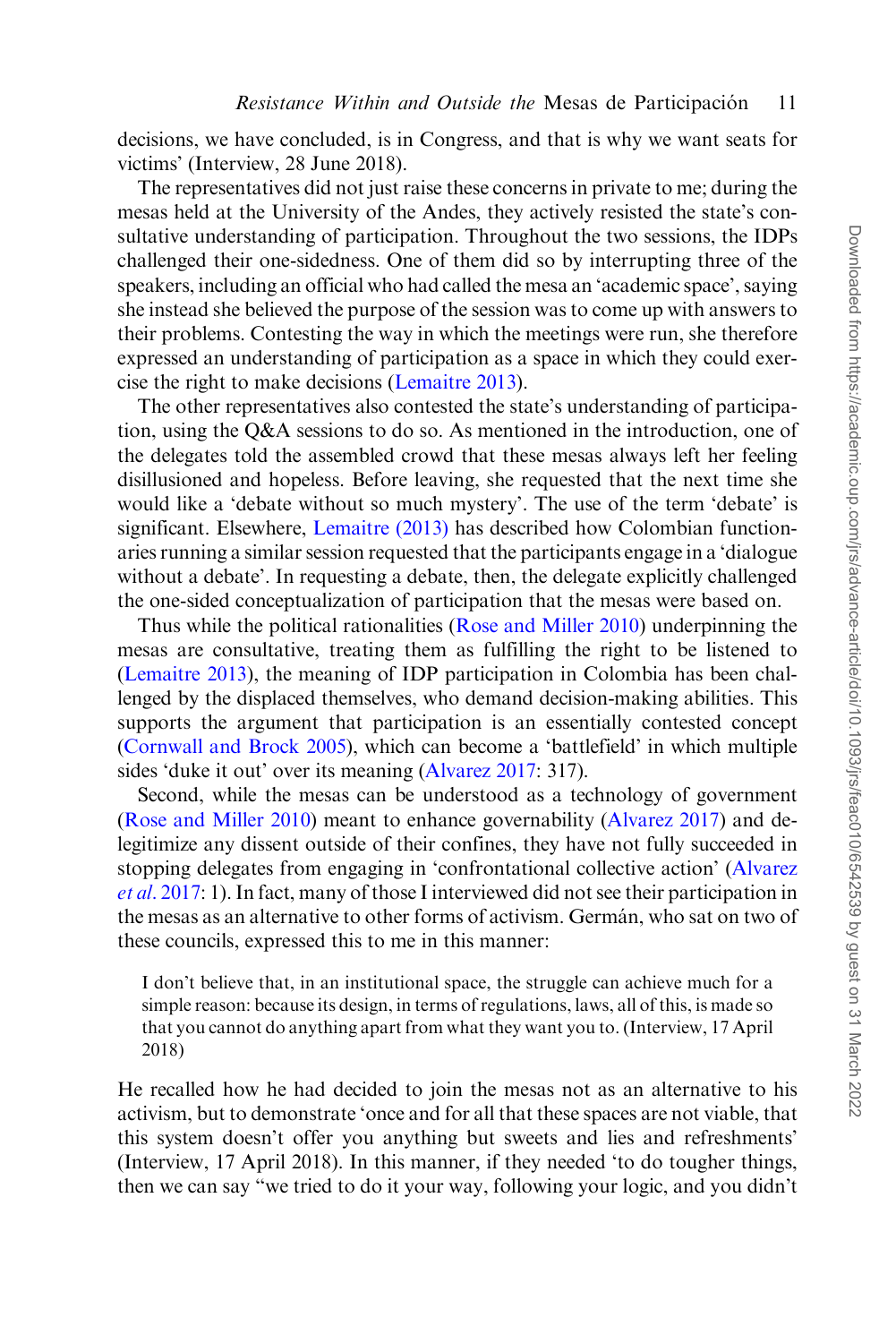want to, so now we must be tougher"" (Interview, 17 April 2018). Partaking in invited participatory spaces did not stop him from seeing his relationship with the state as oppositional. 'My role is here, in the street, with the people', he told me. 'It is about demanding, not asking' (Interview, 17 April 2018). For Germán, participation was important only insofar that it helped his activism, noting that they were there to learn 'and trying to see with whom we can act outside' (Interview, 17 April 2018).

During my interviews, virtually none of those I spoke to saw their participation as a substitute for other forms of activism. Out of the 25 representatives I interviewed, all but two had participated in an occupation or a protest. In fact, the mesas have provided IDPs with increased opportunities for engaging in collective action. Jesús Alberto, one delegate, related how, on several occasions, they had organized occupations in the city, using their positions to convene hundreds of people.

Similarly, Catalina, who sat on one of the local mesas, confessed that they were planning to stage an occupation. 'We are thinking about occupying something else, in the next days to see how we can get together the right people and do it' (Interview, 17 July 2018). Edward also discussed his plans for staging another occupation. 'It's gotten to the point where I'm now inviting my comrades and the other mesas to do occupations' (Interview, 17 July 2018). Rather than enhancing governability ([Alvarez 2017](#page-14-0)), then, the mesas have provided people like Germán, Jesús Alberto, Catalina, and Edward with opportunities for organizing 'confrontational collective action' ([Alvarez](#page-14-0) et al. 2017).

While attending the sessions at the University of the Andes, I witnessed the way in which IDPs strategically used the mesas in their activism As mentioned, one of the representatives invited the assembled crowd to a meeting organized by a Popular Housing Organisation, due to be held later that month. Popular Housing Organisations (in Spanish: organizaciones populares de vivienda, henceforth OPVs) grew out of solidaristic collective action around housing associated with self-management in informal settlements at the outskirts of Colombia's major cities in the 1950s [\(Orozco Herrera 2015:](#page-16-0) 196). For IDPs, OPVs have become crucial in their struggle, having gained access to housing for several hun-dreds of their members in Bogotá ([Mej](#page-16-0)ía [et al.](#page-16-0) 2015).

Significantly, many of the founding members of these OPVs were also part of Bogota´'s mesas, according to my interviews with them. Victim representatives from the Suba locality, for instance, were heavily involved in the OPVs, securing housing for over 700 families. Two of them related how this had come about on the back of a 2-year-long campaign. 'We achieved this through marches, sit-ins, we had to do it by force, the bad way' (Interview, 18 July 2018).

It was therefore significant that one of the representatives invited the assembled crowd to an OPV meeting. She was not alone in using the mesa in this manner. Several of the IDPs who attended the sessions were also members of OPVs. They turned the one-sided delivery of information evidenced to their advantage, using it to acquire information on the government's housing policies. One delegate asked so many questions—mainly technical and concerned with specific housing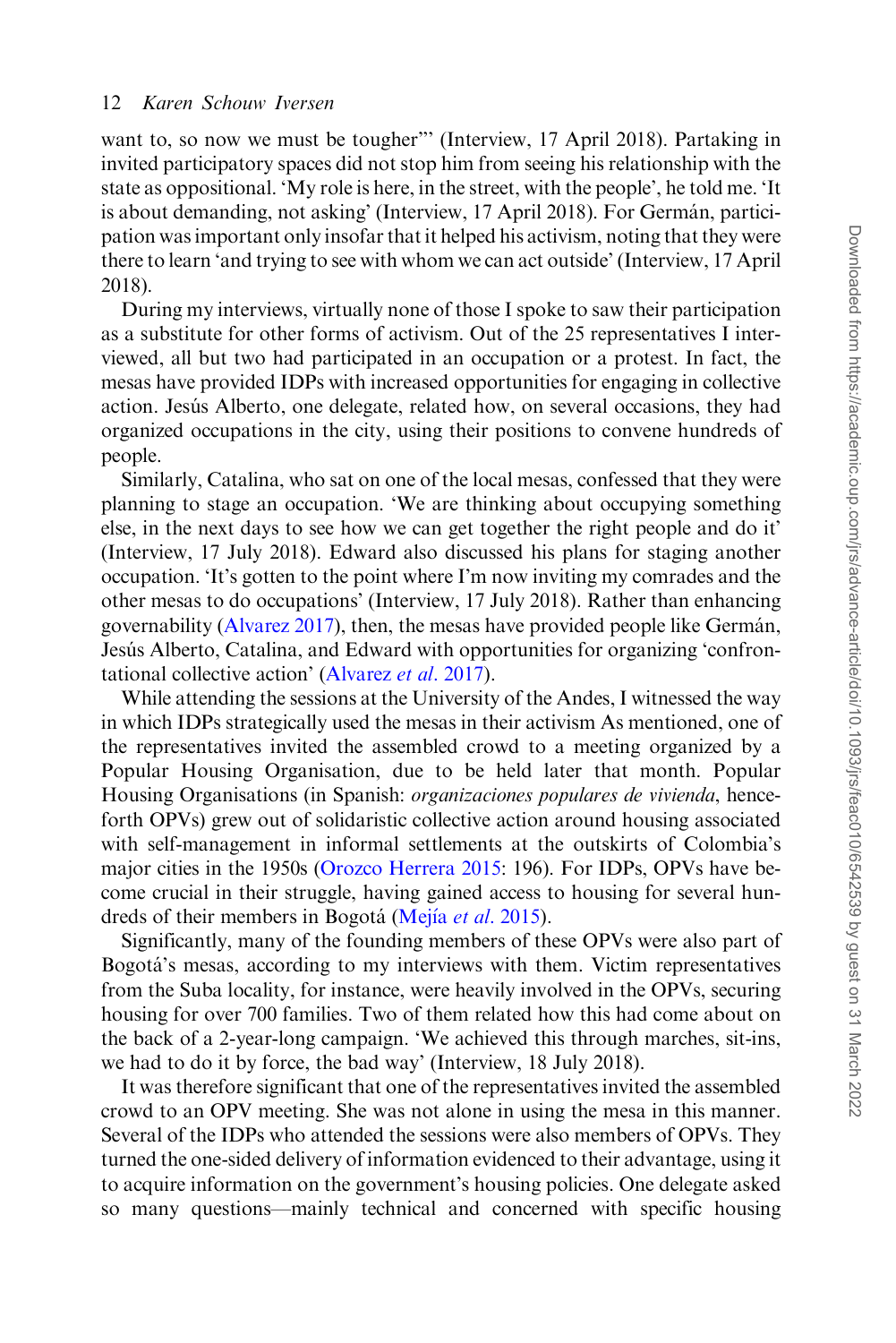programmes—that the state officials began to pull faces at each other while he was talking. In this manner, the OPV members utilized the mesas to strengthen their collective action outside of these spaces—building networks and inviting others to attend their meeting, as well as gathering information, which they could later employ in their activism.

The mesas have turned into a space in which IDPs engage in strategies of resistance against the state—contesting the meaning of participation and building networks and gathering information that they can wield in their 'confrontational collective action' [\(Alvarez](#page-14-0) *et al.* 2017). This side to these spaces has not gone unnoticed by the state. During my fieldwork in February 2018, I observed a group of functionaries planning an event in the Suba locality—where the local mesa has been heavily involved with the OPVs. They spent considerable time devising strategies for excluding the local mesa from the event they were planning on the grounds that its members were 'difficult'. This suggests that these invited participatory spaces, initially established to enhance governability [\(Alvarez 2017\)](#page-14-0), have instead become another site in which IDPs challenge the state.

#### **Conclusion**

Rather than participating passively in the mesas, Colombian IDPs have contested the way these spaces are run, by extension challenging the meaning of participation itself. Crucially they have expressed an understanding of this concept that extends to the right to make decisions ([Lemaitre 2013\)](#page-15-0). Furthermore, IDP and victim activists have used the opportunities that the mesas bring to strengthen their advocacy outside of these state-sanctioned spaces.

While the existing literature suggests that invited participatory spaces often enhance governability and legitimize policies that are made in fundamentally non-participatory ways ([Kaiser 2004;](#page-15-0) [Horn 2010;](#page-15-0) [Lemaitre 2013](#page-15-0); [Alvarez](#page-14-0) et al. [2017\)](#page-14-0), the evidence from Colombia is more mixed, suggesting these spaces can be politically ambiguous in their outcomes. At once functioning as a form of government ([Foucault 1982,](#page-15-0) [2009](#page-15-0)) meant to tame unruly IDPs, the mesas have also helped foment and strengthen their activism. Rather than channelling IDP concerns into tokenistic participatory spaces, the mesas have brought new opportunities for networking and information gathering that IDP and victims have taken with them back onto the streets. This supports [Foucault's \(1982\)](#page-15-0) argument that power is linked to its mirror image of resistance.

The case of the mesas also adds to our understanding of IDP activism in Colombia more broadly. The existing literature on displacement and state policies in the country has highlighted the need to take seriously the agency of the displaced, and the savvy way in which they have used existing institutional structures in their struggles. What my study shows is that we need to theorize the linkages that exist between resistance strategies that take place within state-sanctioned spaces such as the mesas and confrontational collective action ([Alvarez 2017\)](#page-14-0) outside of such spaces if we are to fully understand IDP and victim activism in Colombia. Rather than the former substituting the latter, IDPs' engagement with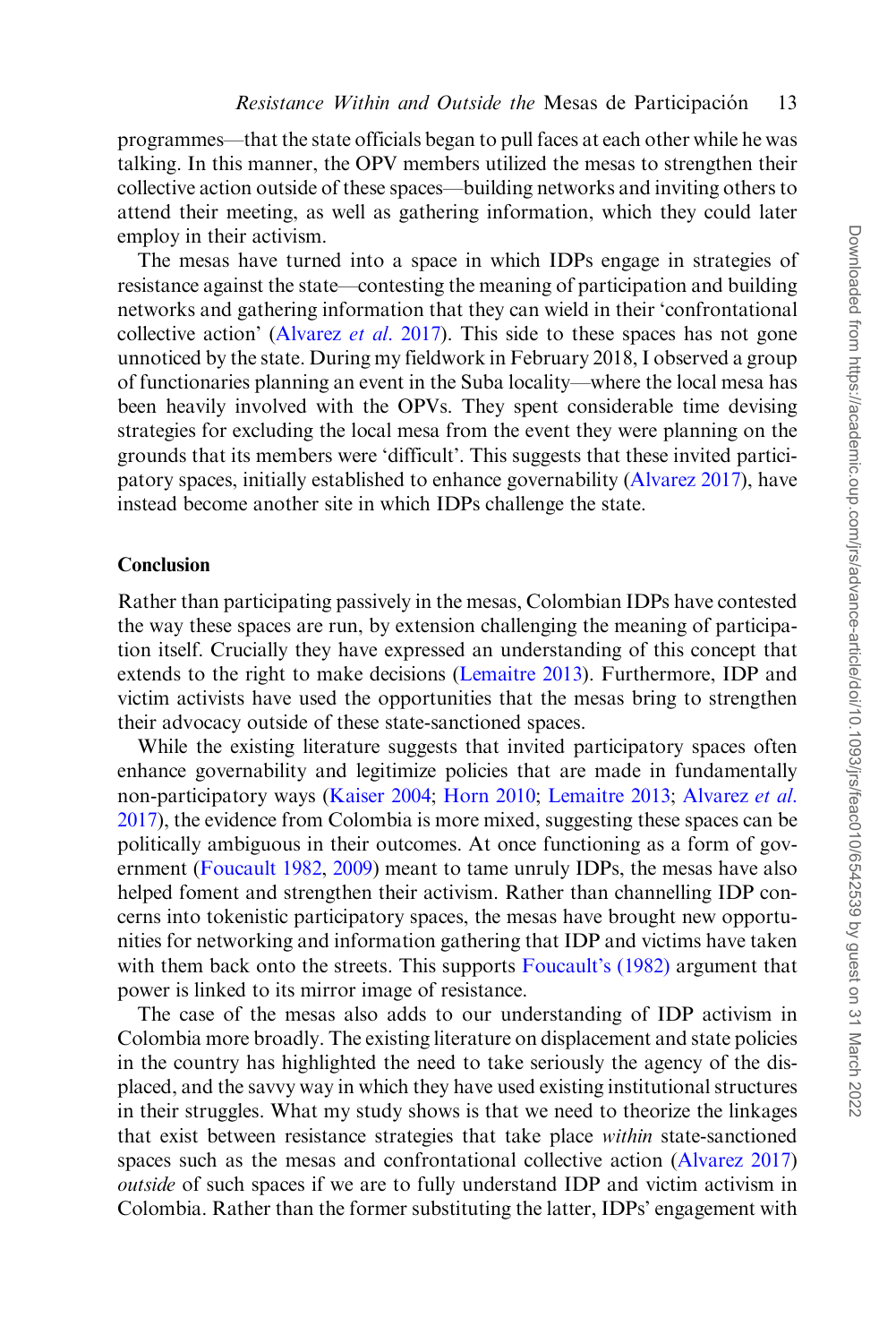<span id="page-14-0"></span>institutional spaces has, if anything, strengthened their ability to confront the state.

#### Acknowledgements

The author would like to thank all the people who participated in this study, whose identities have been anonymized by her, for sharing their stories of displacement and activism with her. She would also like to thank the Alta Consejeria para los Derechos de las Victimas la Paz y la Reconciliación for allowing her to observe the mesas discussed in this paper. She also thanks the two anonymous reviewers for their excellent comments. Finally, she is grateful for the comments provided on an early version of this paper by Dr Paolo Novak, Dr Hassan Ould Moctar, Dr Camilo Chiappe Bejar, Iris Lim, and Shona Lindsay MacLeod.

- Abrisketa, J. (2009) 'La Población Internamente Desplazada en Colombia: Claves Para Interpretar la Regulación Internacional'. Revista Electrónica de Estudios Internacionales (18): 1–28.
- Alta Consejería para las Víctimas, la Paz y la Reconciliación (2017) Las Víctimas, Cuentan: Informe 9 de Abril 2018. [http://victimasbogota.gov.co/sites/default/files/observatorio/Informe%209%20de%](http://victimasbogota.gov.co/sites/default/files/observatorio/Informe%209%20de%20abril%202018.pdf) [20abril%202018.pdf](http://victimasbogota.gov.co/sites/default/files/observatorio/Informe%209%20de%20abril%202018.pdf)
- Alvarez, S. E. (2017) 'Beyond the Civil Society Agenda? Participation and Practices of Governance, Governability, and Governmentality in Latin America'. In Alvarez, S. E., Rubin, J.W., Thayer,M., Baiocchi, G. and Laó-Montes, A. (eds) Beyond Civil Society: Activism, Participation, and Protest in Latin America. Durham, NC: Duke University Press, pp. 316–330.
- Alvarez, S. E., Baiocchi, G., Laó-Montes, A., Rubin, J. W. and Thayer, M. (2017) 'Interrogating the Civil Society Agenda, Reassessing Uncivic Political Activism'. In Alvarez, S. E., Rubin, J. W., Thayer, M., Baiocchi, G. and Lao-Montes, A. (eds) Beyond Civil Society: Activism, Participation, and Protest in Latin America. Durham, NC: Duke University Press, pp. 1–24.
- Aparicio, J. R. (2012) Rumores, Residuos y Estado en 'la Mejor Esquina de Sudamérica': una Cartografía de lo 'Humanitario' en Colombia. Primera edición. Bogotá: Universidad de los Andes.
- Arias Barrero, L. A. and Carrera Díaz, P. E. (2014) 'Prácticas de Restitución de Derechos en Las Organizaciones Afrodescendientes e Indígenas en Situación de Desplazamiento en Bogotá'. Prospectiva (19): 225–252.
- Arnstein, S. R. (2011) 'A Ladder of Citizen Particiation'. In Cornwall, A. (ed.) The Participation Reader. London: Zed Books, pp. 3–18.
- Asamblea Constituyente de Colombia (1991) Constitución Política de Colombia. [https://www.consti](https://www.constitucioncolombia.com/titulo-2/capitulo-1/articulo-40) [tucioncolombia.com/titulo-2/capitulo-1/articulo-40.](https://www.constitucioncolombia.com/titulo-2/capitulo-1/articulo-40)
- Berrió, D. (2006) 'Mi Desplazamieno. Una Oportunidadpara Hacer Organización'. In Ardila, G., Chaux Echeverri, C. L. and Universidad Nacional de Colombia (eds) Colombia: Migraciones, Transnacionalismo y Desplazamiento. Bogotá: Universidad Nacional de Colombia, pp. 445–450.
- Berrío, J. M. (2013) 'Las Mesas de Participación de Víctimas: ¿Una Frustración Más o un Mecanismo de Transformación Social?'. Revista de Derecho Público 31(31): 1–33.
- Chermack, T. J. and Kasshanna, B. K. (2007) 'The Use and Misuse of SWOT Analysis and Implications for HRD Professionals'. Human Resource Development International 10(4): 383–399.
- Cornwall, A. and Brock, K.(2005) 'What do Buzzwords do for Development Policy? A Critical Look at "Participation", "Empowerment" and "Poverty Reduction"'. Third World Quarterly 26(7): 1043–1060.
- Corte Constitucional de Colombia (2003) Sentencia C-292. [https://www.corteconstitucional.gov.co/](https://www.corteconstitucional.gov.co/relatoria/2003/C-292-03.htm) [relatoria/2003/C-292-03.htm](https://www.corteconstitucional.gov.co/relatoria/2003/C-292-03.htm)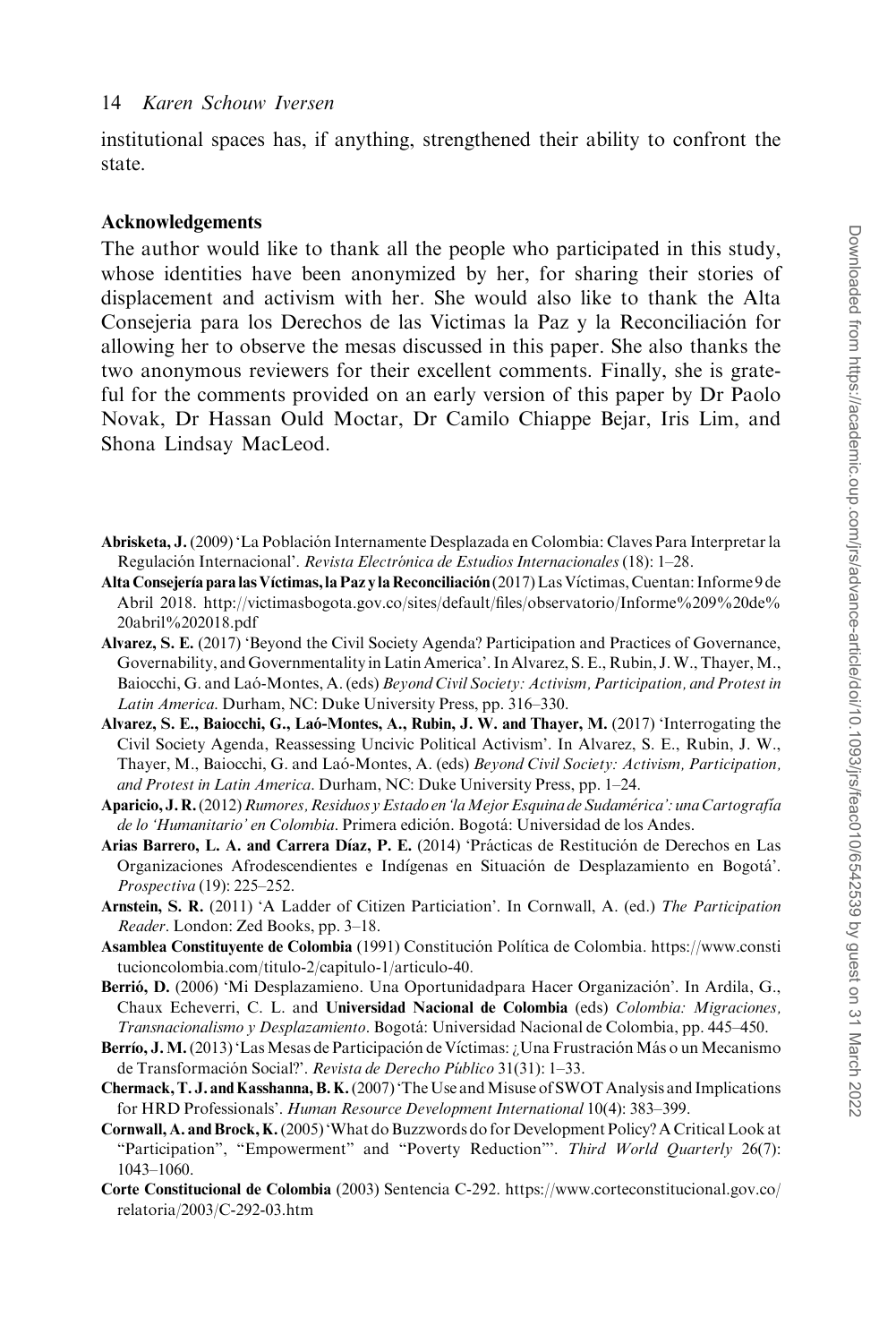- <span id="page-15-0"></span>Corte Constitucional de Colombia (2004) Sentencia T-025. [http://www.corteconstitucional.gov.co/](http://www.corteconstitucional.gov.co/relatoria/2004/t-025-04.htm) [relatoria/2004/t-025-04.htm](http://www.corteconstitucional.gov.co/relatoria/2004/t-025-04.htm)
- Corte Constitucional de Colombia (2008) Auto 116/08. [https://www.corteconstitucional.gov.co/relato](https://www.corteconstitucional.gov.co/relatoria/autos/2008/a116-08.htm) [ria/autos/2008/a116-08.htm](https://www.corteconstitucional.gov.co/relatoria/autos/2008/a116-08.htm)
- Corte Constitucional de Colombia (2009) Auto 008/09. [https://www.corteconstitucional.gov.co/](https://www.corteconstitucional.gov.co/RELATORIA/Autos/2009/A008-09.htm) [RELATORIA/Autos/2009/A008-09.htm](https://www.corteconstitucional.gov.co/RELATORIA/Autos/2009/A008-09.htm)
- Corte Constitucional de Colombia (2011) Sentencia T-129. [https://www.corteconstitucional.gov.co/](https://www.corteconstitucional.gov.co/relatoria/2011/t-129-11.htm) [relatoria/2011/t-129-11.htm](https://www.corteconstitucional.gov.co/relatoria/2011/t-129-11.htm)
- de Waardt, M. and Weber, S. (2019) 'Beyond Victims' Mere Presence: An Empirical Analysis of Victim Participation in Transitional Justice in Colombia'. Journal of Human Rights Practice 11(1): 209–228.
- El Congreso de la República de Colombia (1997) Ley 387 de 1997. [https://www.alcaldiabogota.gov.co/](https://www.alcaldiabogota.gov.co/sisjur/normas/Norma1.jsp?i=340) [sisjur/normas/Norma1.jsp?i=340](https://www.alcaldiabogota.gov.co/sisjur/normas/Norma1.jsp?i=340)
- El Congreso de la República de Colombia (2011) Ley 1448 de 2011. [https://www.unidadvictimas.gov.co/](https://www.unidadvictimas.gov.co/es/ley-1448-de-2011/13653) [es/ley-1448-de-2011/13653](https://www.unidadvictimas.gov.co/es/ley-1448-de-2011/13653)
- El Ministro del Interior y de Justicia de la República de Colombia (2009) Decreto 1997 de 2009. [https://](https://www.suin-juriscol.gov.co/viewDocument.asp?id=1383479) [www.suin-juriscol.gov.co/viewDocument.asp?id=1383479](https://www.suin-juriscol.gov.co/viewDocument.asp?id=1383479)
- El Presidente de la Repu´blica de Colombia (2011) Decreto 4800 de 2011. [https://www.unidadvictimas.](https://www.unidadvictimas.gov.co/sites/default/files/documentosbiblioteca/decreto-4800-de-2011.pdf) [gov.co/sites/default/files/documentosbiblioteca/decreto-4800-de-2011.pdf](https://www.unidadvictimas.gov.co/sites/default/files/documentosbiblioteca/decreto-4800-de-2011.pdf)
- Eslava, L. (2019) 'Dense Struggle: On Ghosts, Law, and the Global Order', In Routledge Handbook of Law and Theory. Abingdon, Oxon: Routledge, pp. 15–48.
- Forero-Niño, L. (2012) 'Colombia's Historic Victims and Land Restitution Law'. Law & Business Review of the Americas 18(1): 97–103.
- Foucault, M. (1982) 'The Subject and Power'. Critical Inquiry 8(4): 777–795.
- Foucault, M. (1991) Discipline and Punish: The Birth of the Prison. London: Penguin Books.
- Foucault, M. (2009) Security, Territory, Population: Lectures at the Collège de France, 1977–1978. First Picador Edition. New York, NY: Picador.
- Foucault, M. (2010) The Government of Self and Others. Basingstoke: Palgrave Macmillan.
- Foucault, M. (1982) 'The Subject and Power'. Critical Inquiry 8(4): 777–795.
- García-Godos, J. and Lid, K. A. O. (2010) 'Transitional Justice and Victims' Rights before the End of a Conflict: The Unusual Case of Colombia'. Journal of Latin American Studies 42(3): 487–516.
- Gómez, G. I. (2013) 'Entre la Esperanza y la Frustración: Luchas Sociales Por un Marco Jurídico Para la Reparación en Colombia 2004–2011'. Estudios de Derecho 70(155): 131–154.
- Horn, R. (2010) 'Responses to Intimate Partner Violence in Kakuma Refugee Camp: Refugee Interactions with Agency Systems'. Social Science & Medicine (1982) 70(1): 160–168.
- ILcan, S. and Rygiel, K. (2015) '"Resiliency Humanitarianism": Responsibilizing Refugees through Humanitarian Emergency Governance in the Camp'. *International Political Sociology* 9(4): 333–351.
- Juliao Vargas, C. S. (2013) Desplazamiento interno, verdad, justicia, y reparación en Colombia: la percepción de las integrantes de la Asociación Yo Mujer.<https://hera.ugr.es/tesisugr/22074120.pdf>
- Kaiser, T. (2004) 'Participation or Consultation? Reflections on a "Beneficiary Based" Evaluation of UNHCR's Programme for Sierra Leonean and Liberian Refugees in Guinea, June–July 2000'. Journal of Refugee Studies 17(2): 185–204.
- Koch, F. and Sánchez Steiner, L. M. (2017) 'Participation without Power: The Failure of Citizen Participation in Barranquilla'. Latin American Perspectives 44(2): 168–183.
- Lemaitre, J. (2013) 'Diálogo Sin Debate: La Participación en Los Decretos de la Ley de Víctimas'. Revista de Derecho Público (31): 1-37.
- Lemaitre, J., López, E. S., Mosquera, J. P., Sandvik, K. B. and Vargas Gómez, J. (2014) De Desplazados a Víctimas: Los Cambios Legales y la Participación de la Mesa de Víctimas de Mocoa, Putumayo. Bogota´: Ediciones Uniandes.
- Lemaitre, J. and Sandvik, K.B. (2015) 'Shifting Frames, Vanishing Resources, and Dangerous Political Opportunities: Legal Mobilization among Displaced Women in Colombia'. Law & Society Review 49(1): 5–38.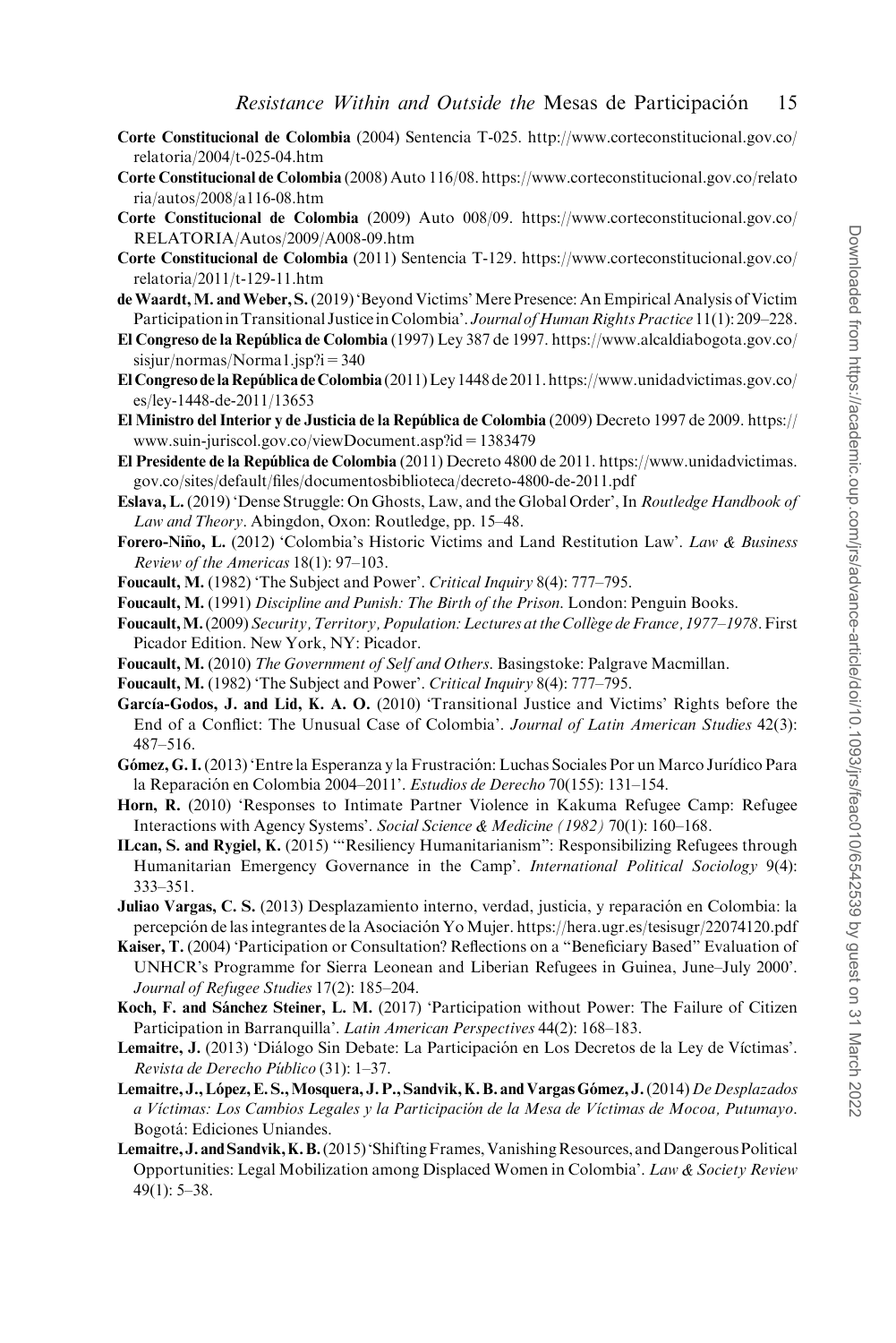- <span id="page-16-0"></span>Lupien, P. (2015) 'Mechanisms for Popular Participation and Discursive Constructions of Citizenship'. Citizenship Studies 19(3–4): 367–383.
- Meertens, D. (2010) 'Forced Displacement and Women's Security in Colombia'. Disasters 34(s2): S147–S164.
- Mejía, L. I. B., Sánchez, R. A. T. and Gaviria, C. A. (2015) Acceso a la Vivienda Digna en Bogotá, D.C. Plan Anual de Estudios PAE. Bogotá: Contraloría de Bogotá.
- Mora-Gámez, F. A. (2016) Reparation Beyond Statehood: Assembling Rights Restitution in Post-Conflict Colombia.<https://lra.le.ac.uk/handle/2381/37961>
- Muñoz Caicedo, (2008) Factores que Condicionan la Incidencia de las Organizaciones de Población Desplazada por la Violencia en el Desarrollo de Políticas Públicas de Atención a Población Desplazada en Bogotá.<http://repository.javeriana.edu.co/handle/10554/7858>
- Murcia, J. A. and Vahos, J. G. G. (2015) 'Acción Colectiva en la Formación de Agendas de la Política Pública de Desplazamiento Forzado en Medellín'. Estudios Políticos 47: 151-170.
- Ochoa Sterling, A. C. (2019) 'The Construction of the Status of "Victim" through the Victims and Land Restitution Law in Colombia – (Re)Encounters and Confrontations with a Legal Category'. Revista Sul-Americana de Ciência Política 5(1): 109.
- Olarte, C. O. and Wall, I. R. (2012) 'The Occupation of Public Space in Bogotá: Internal Displacement and the City'. Social & Legal Studies 21(3): 321–339.
- Olivius, E.(2014) '(Un)Governable Subjects: The Limits of Refugee Participation in the Promotion of Gender Equality in Humanitarian Aid'. Journal of Refugee Studies 27(1): 42–61.
- **Orozco Herrera, D. C.** (2015) 'Lógica de Las Organizaciones Populares de Vivienda en Medellín, Una Mirada Desde Las Políticas Públicas. Enfoques y Evolución, 1950-2014'. Territorios 17(33): 191–206.
- **Osorio Pérez, F. E.** (2007) Territorialidades en Suspenso: Desplazamiento Forzado, Identidades y Resistencias. Bogotá: Consultoría para los Derechos Humanos y el Desplazamiento.
- Paschel, T. S. (2016) Becoming Black Political Subjects: Movements and Ethno-Racial Rights in Colombia and Brazil. Princeton, NJ: Princeton University Press. [https://doi.org/10.23943/prince](https://doi.org/10.23943/princeton/9780691169385.001.0001) [ton/9780691169385.001.0001](https://doi.org/10.23943/princeton/9780691169385.001.0001)
- Rajaram, P. K. (2002) 'Humanitarianism and Representations of the Refugee'. Journal of Refugee Studies 15(3): 247–264.
- Romero Barreiro, C. P. (2008) 'Condiciones de Vulnerabilidad Social y Acción Colectiva de la Población Desplazada Ubicada en Bogotá'. *Revista Colombiana de Sociología* (30): 27–46.
- Rose, N. and Miller, P. (2010) 'Political Power Beyond the State: Problematics of Government'. The British Journal of Sociology 61: 271–303.
- Sandvik, K. and Lemaitre, J. (2013) 'Internally Displaced Women as Knowledge Producers and Users in Humanitarian Action: The View from Colombia'. Disasters 37: S36–50.
- Sandvik, K. B. and Lemaitre, J. (2015) 'From IDPs to Victims in Colombia: A Bottom-Up Reading of Law in Post-Conflict Transitions'. In Saul, M. and Sweeney, J. A. (eds) International Law and Post-Conflict Reconstruction Policy. London: Routledge, pp. 251–271.
- TapiaNavarro,N.(2019)'The Category of Victim "from below":The Case of theMovement of Victims of State Crimes (MOVICE) in Colombia'. Human Rights Review 20(3): 289–312.
- UARIV (2021) 'Víctimas por Hecho Victimizante'. Unidad para las Víctimas. [https://www.unidadvic](https://www.unidadvictimas.gov.co/es/registro-unico-de-victimas-ruv/37394) [timas.gov.co/es/registro-unico-de-victimas-ruv/37394](https://www.unidadvictimas.gov.co/es/registro-unico-de-victimas-ruv/37394)
- Unidad Para las Víctimas (2013) Resolución 0388 del 10 de mayo de 2013 Protocolo de Participación. [http://www.unidadvictimas.gov.co/es/resoluci%C3%B3n-0388-del-10-de-mayo-de-2013-protocolo](http://www.unidadvictimas.gov.co/es/resoluci%C3%B3n-0388-del-10-de-mayo-de-2013-protocolo-de-participaci%C3%B3n/9021)[de-participaci%C3%B3n/9021](http://www.unidadvictimas.gov.co/es/resoluci%C3%B3n-0388-del-10-de-mayo-de-2013-protocolo-de-participaci%C3%B3n/9021)
- Unidad Para las Víctimas (2016) 'Unidad para las Víctimas rechaza vías de hecho para exigir atención en Cúcuta'. Unidad para las Víctimas. [https://www.unidadvictimas.gov.co/es/asistencia-y](https://www.unidadvictimas.gov.co/es/asistencia-y-atenci%C3%B3n-humanitaria/unidad-para-las-v%C3%ADctimas-rechaza-v%C3%ADas-de-hecho-para-exigir)[atenci%C3%B3n-humanitaria/unidad-para-las-v%C3%ADctimas-rechaza-v%C3%ADas-de](https://www.unidadvictimas.gov.co/es/asistencia-y-atenci%C3%B3n-humanitaria/unidad-para-las-v%C3%ADctimas-rechaza-v%C3%ADas-de-hecho-para-exigir)[hecho-para-exigir](https://www.unidadvictimas.gov.co/es/asistencia-y-atenci%C3%B3n-humanitaria/unidad-para-las-v%C3%ADctimas-rechaza-v%C3%ADas-de-hecho-para-exigir)
- Unidad Para las Víctimas (2019) Se acercan elecciones de mesas de participación de víctimas en todo el país. Unidad para las Víctimas. [https://www.unidadvictimas.gov.co/es/participacion/se-acercan](https://www.unidadvictimas.gov.co/es/participacion/se-acercan-elecciones-de-mesas-de-participacion-de-victimas-en-todo-el-pais/47395)[elecciones-de-mesas-de-participacion-de-victimas-en-todo-el-pais/47395](https://www.unidadvictimas.gov.co/es/participacion/se-acercan-elecciones-de-mesas-de-participacion-de-victimas-en-todo-el-pais/47395)